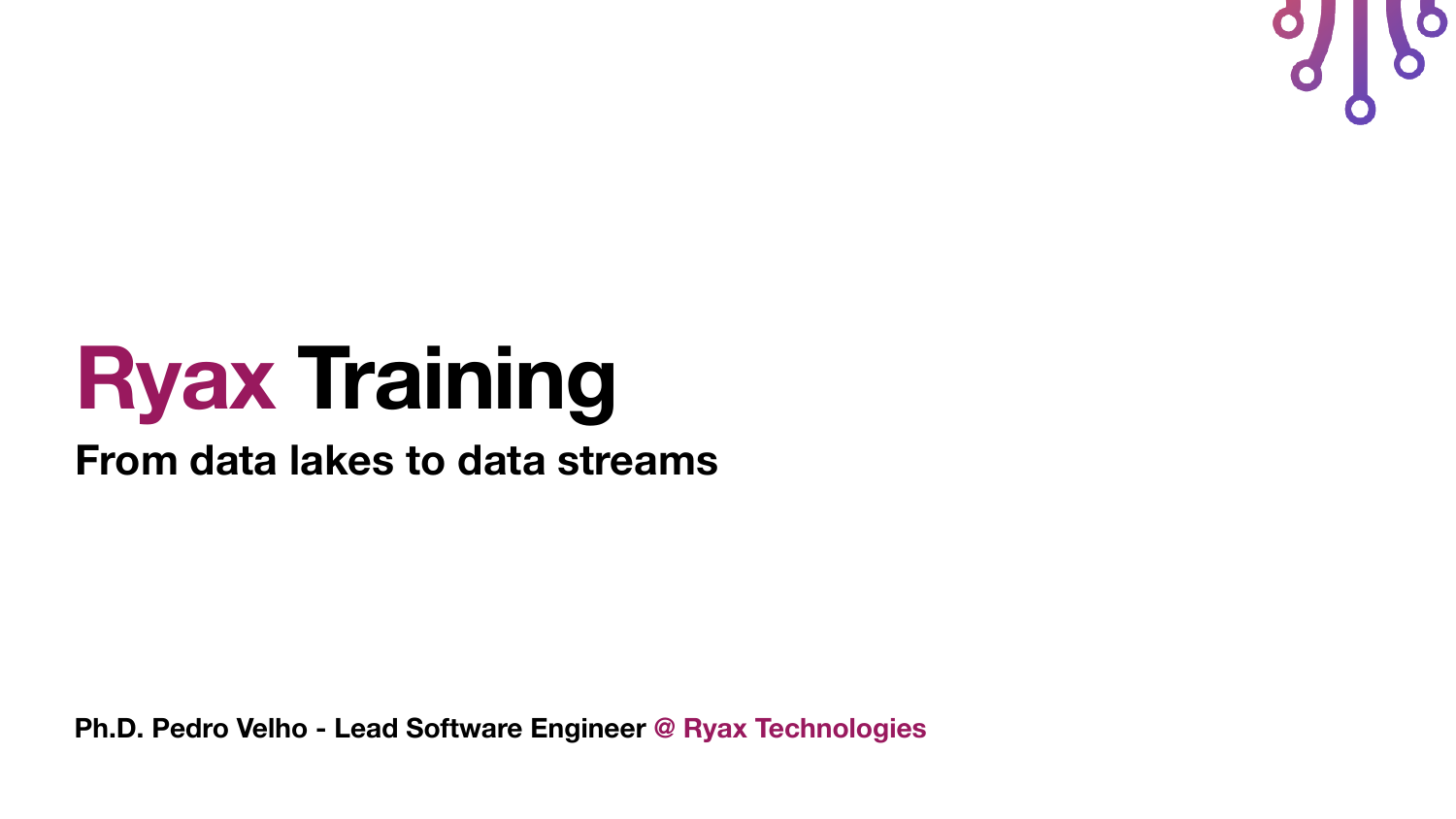- Data flows from everywhere
	- Social media
	- Weather data
	- Traffic cameras
	- Demographic data

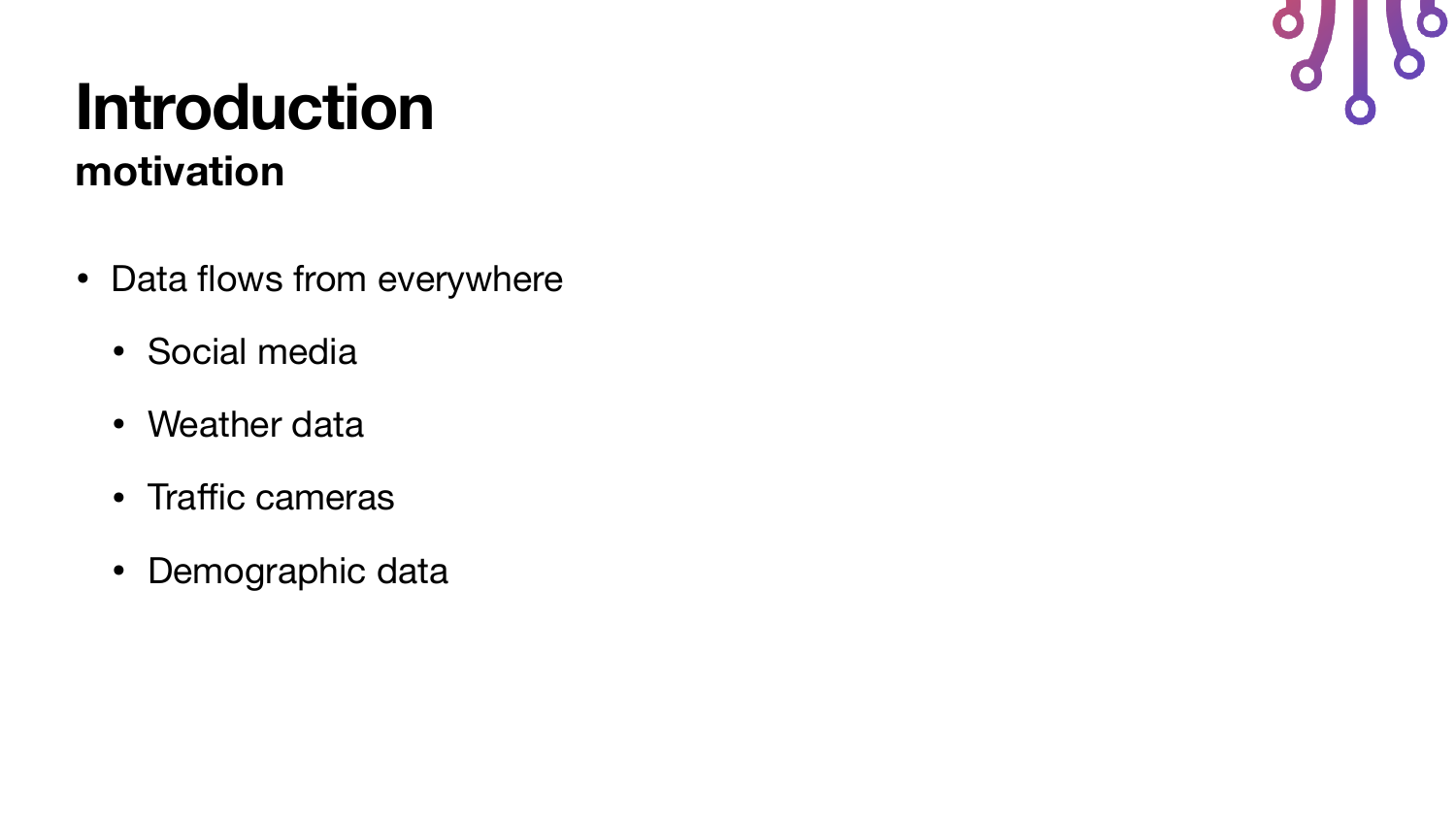- Data flows from everywhere
	- Social media
	- Weather data
	- Traffic cameras
	- Demographic data

"...organizations who implemented a Data Lake are outperforming similar companies by 9% in organic revenue growth.." source AWS: [What is a data lake?](https://aws.amazon.com/big-data/datalakes-and-analytics/what-is-a-data-lake/)

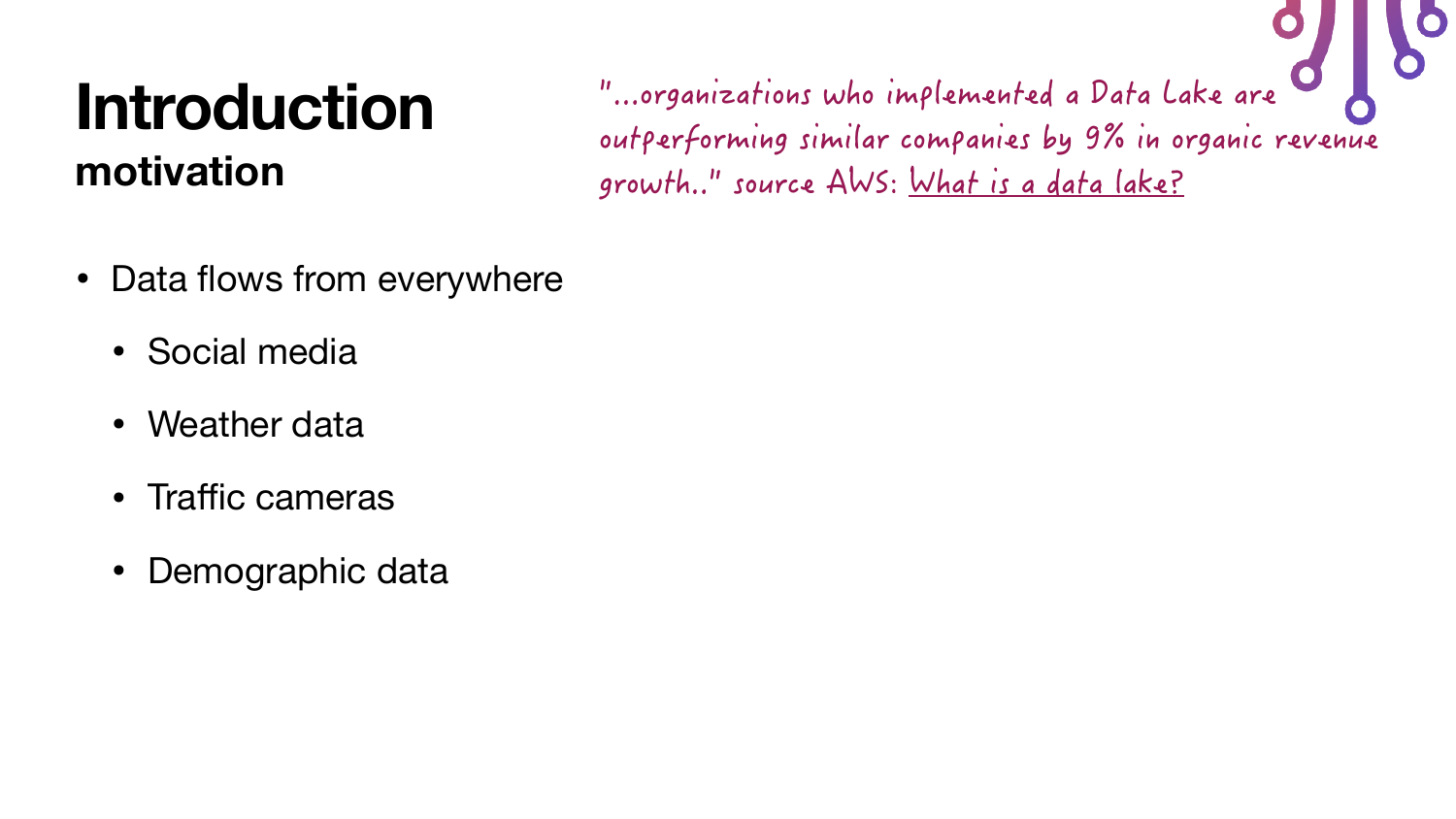- Data flows from everywhere
	- Social media
	- Weather data
	- Traffic cameras
	- Demographic data

"...organizations who implemented a Data Lake are outperforming similar companies by 9% in organic revenue growth.." source AWS: [What is a data lake?](https://aws.amazon.com/big-data/datalakes-and-analytics/what-is-a-data-lake/)







"...IoT data will make more than 95% of real-time data by 2025 ..." source IBM ebook: [Build a](https://www.ibm.com/in-en/analytics/data-lake)  [better data lake](https://www.ibm.com/in-en/analytics/data-lake)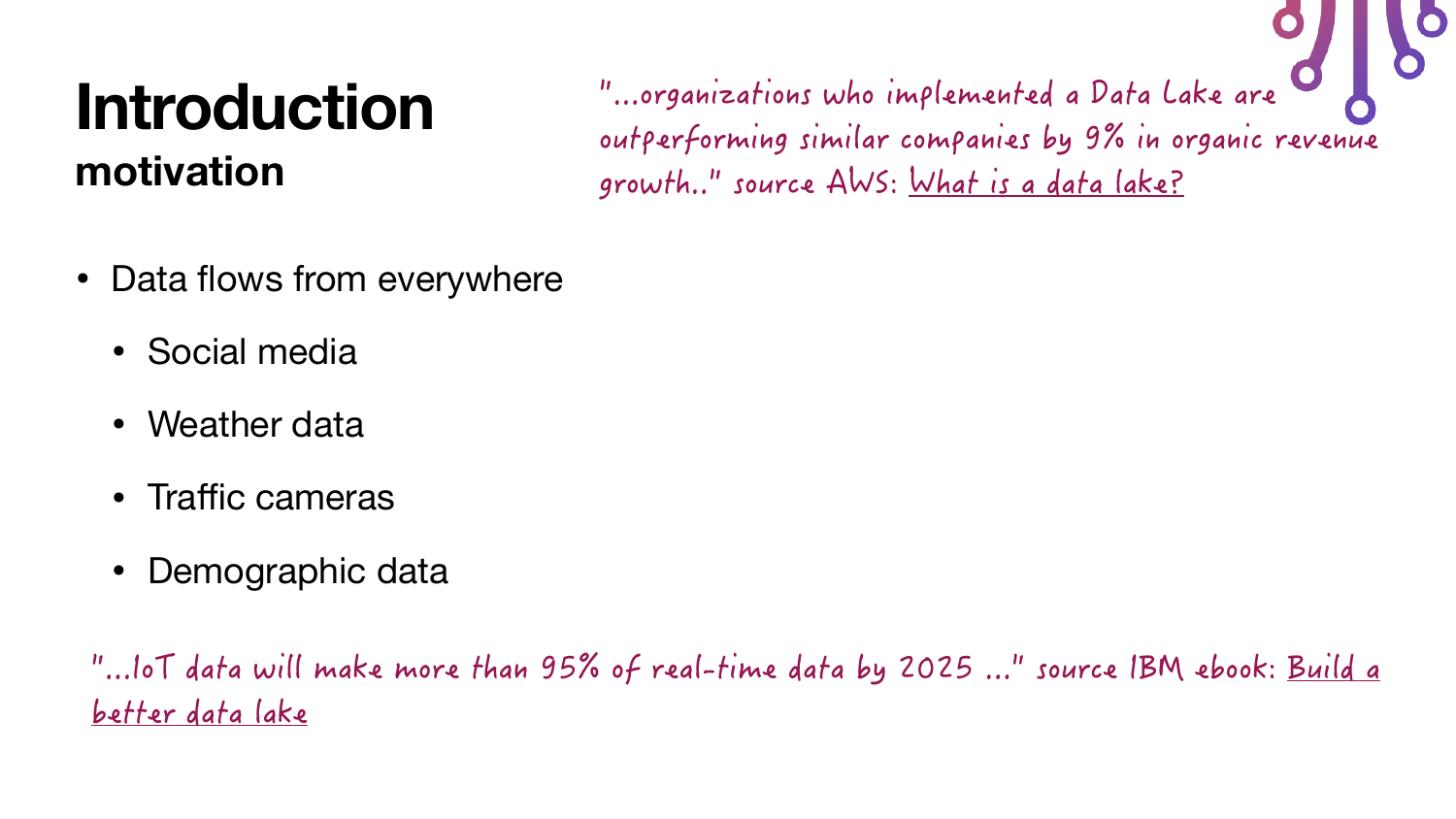• In the past data storage was a huge cost

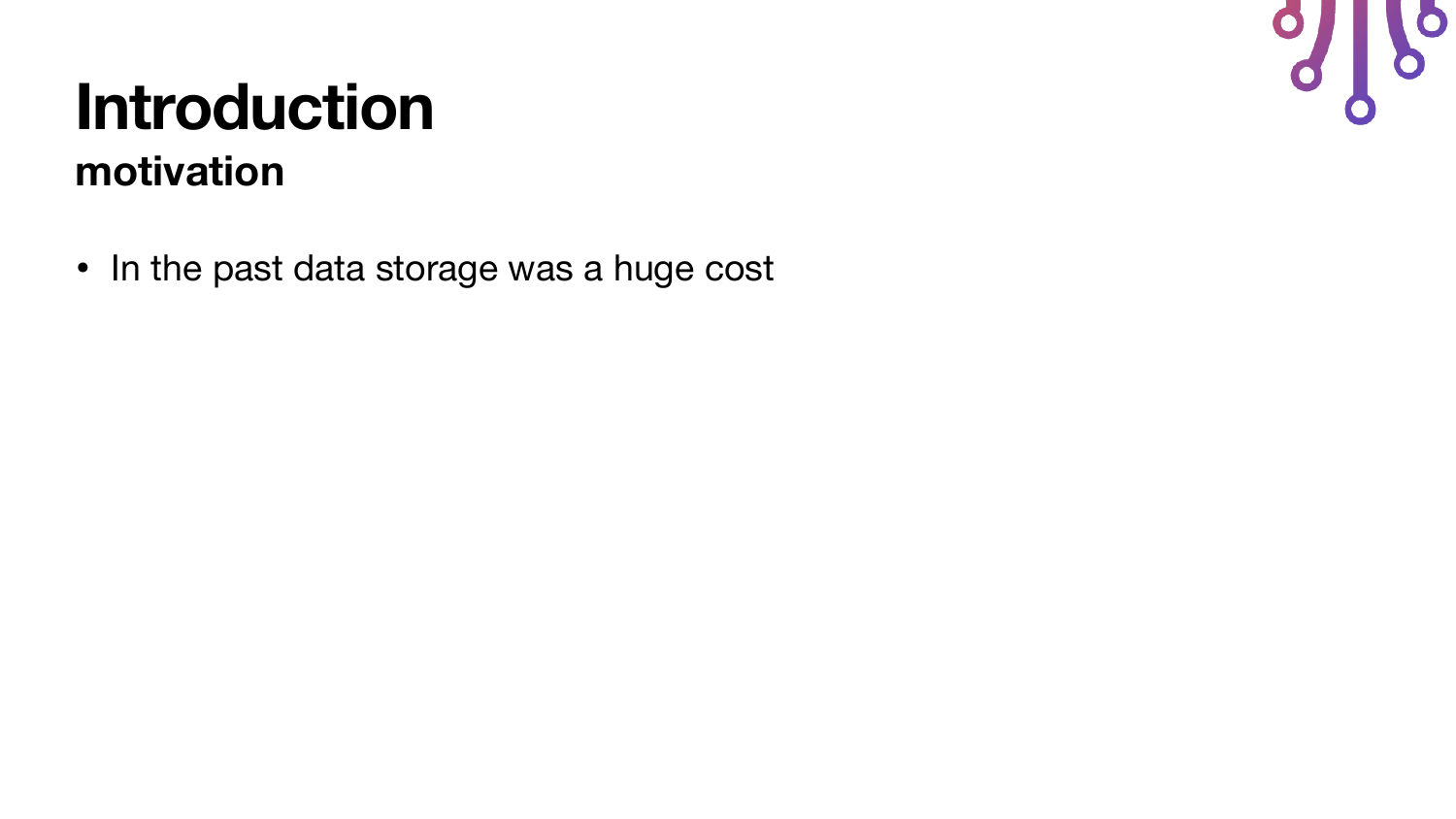• In the past data storage was a huge cost



source : [reddit post](https://www.reddit.com/r/Futurology/comments/1q96r9/price_of_1gb_is_storage_19812012/)

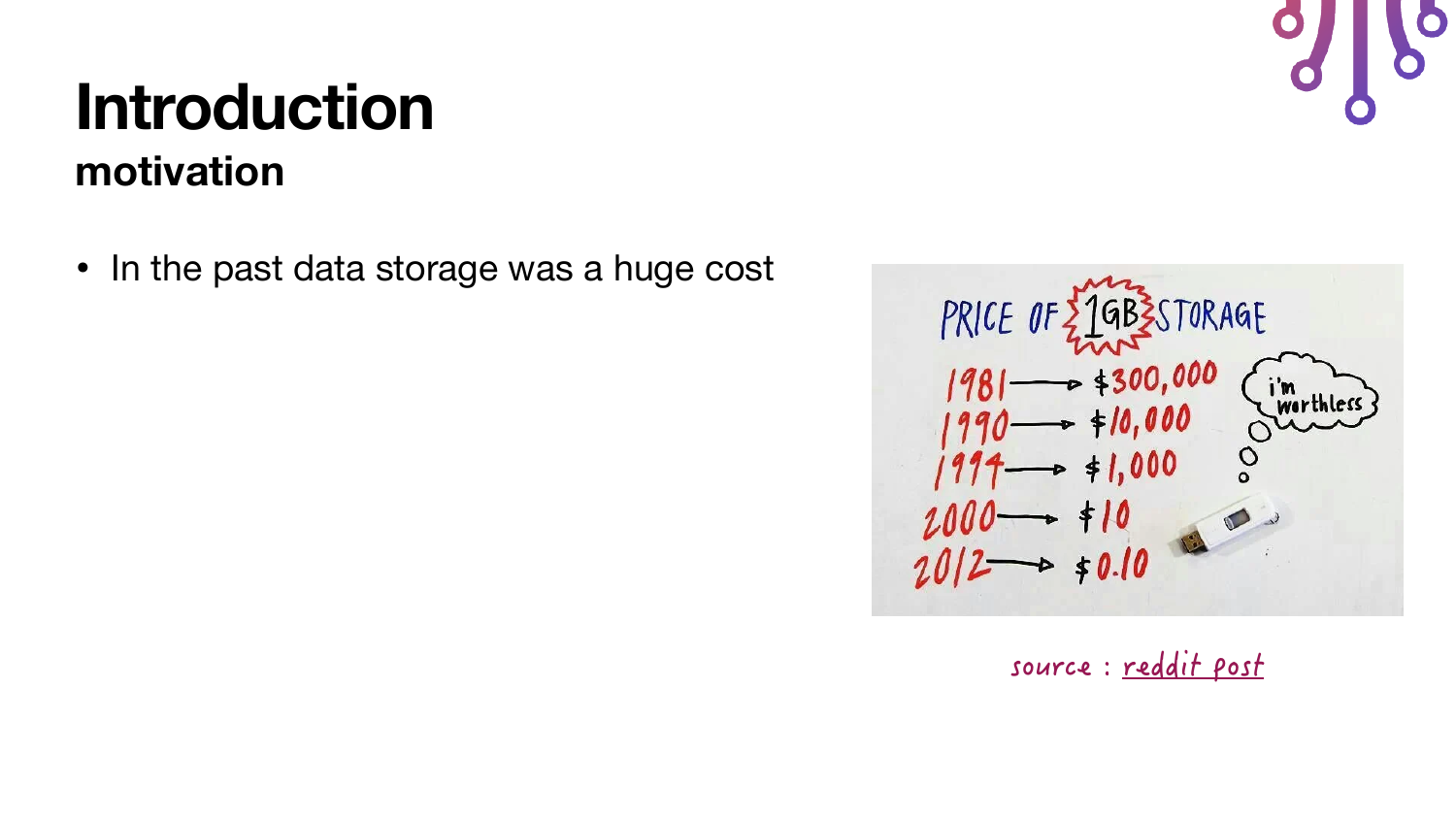• In the past data storage was a huge cost



source :<https://mkomo.com/cost-per-gigabyte>





source : [reddit post](https://www.reddit.com/r/Futurology/comments/1q96r9/price_of_1gb_is_storage_19812012/)





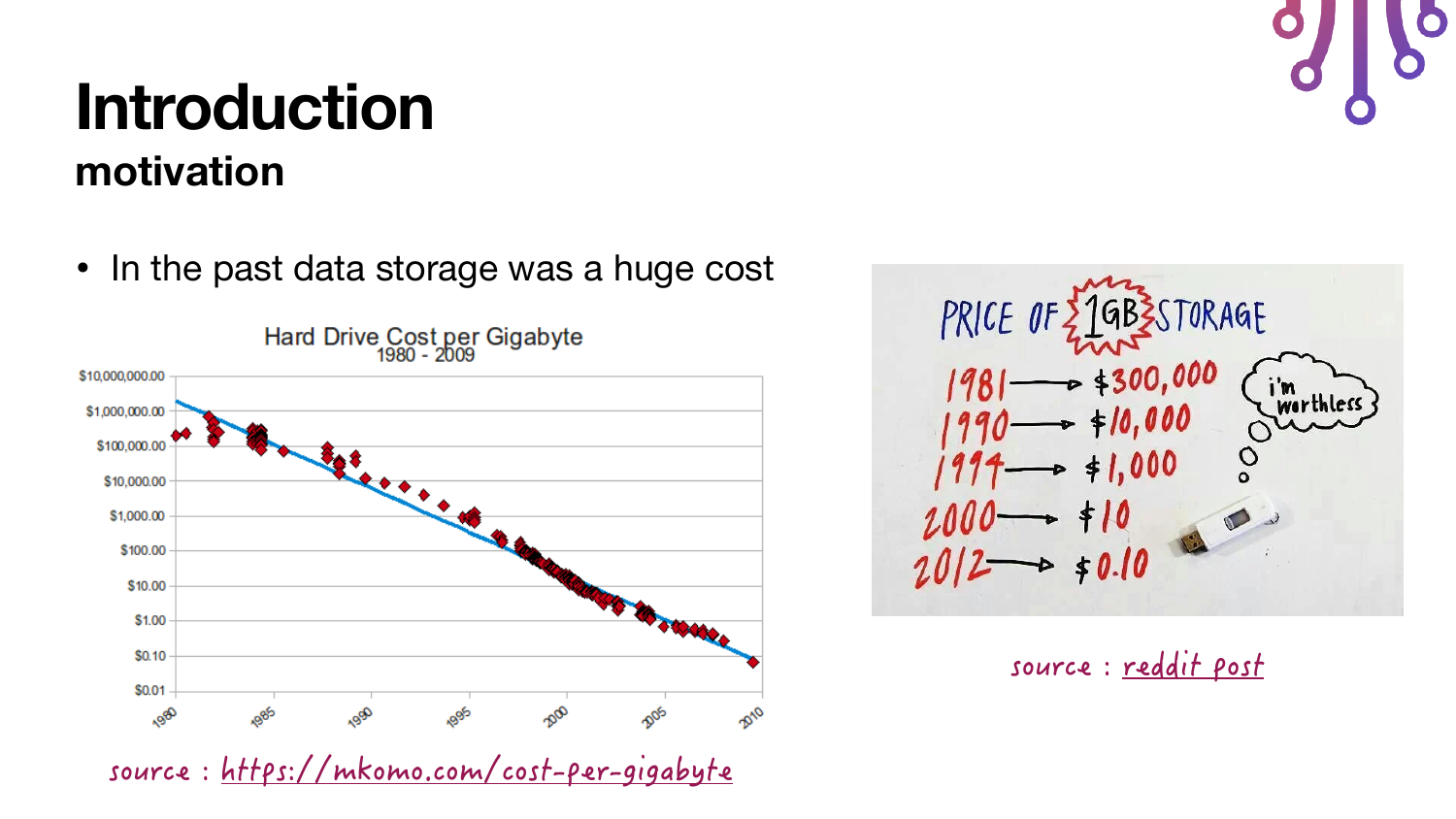- In the past to store data was expensive
	- Only store data you use often and is valuable to your business
	- Access data through a well defined schema
- Now data is cheap
	- Store everything you can
	- Often no schema to explore data or cross reference

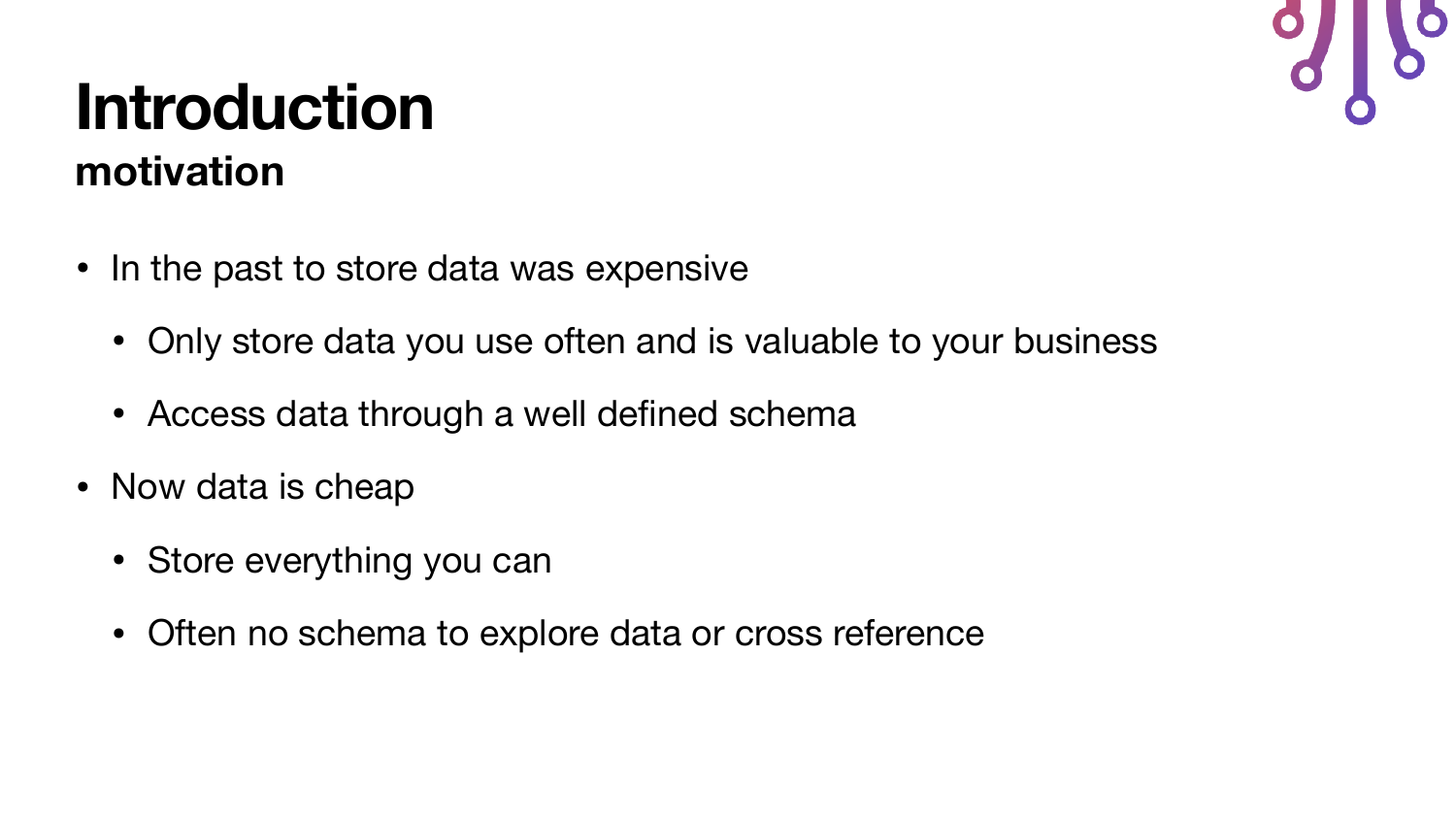- Data Warehouses
	-
	- Structured data, well formed and with stablished relationship
	- Schema-on-write
- Data Lakes
	- Store data as is, a blob of bytes, many formats
	-



# • Only store well defined data that means something to your business

• Schema-on-read : use sophisticated algorithms to read and analyze data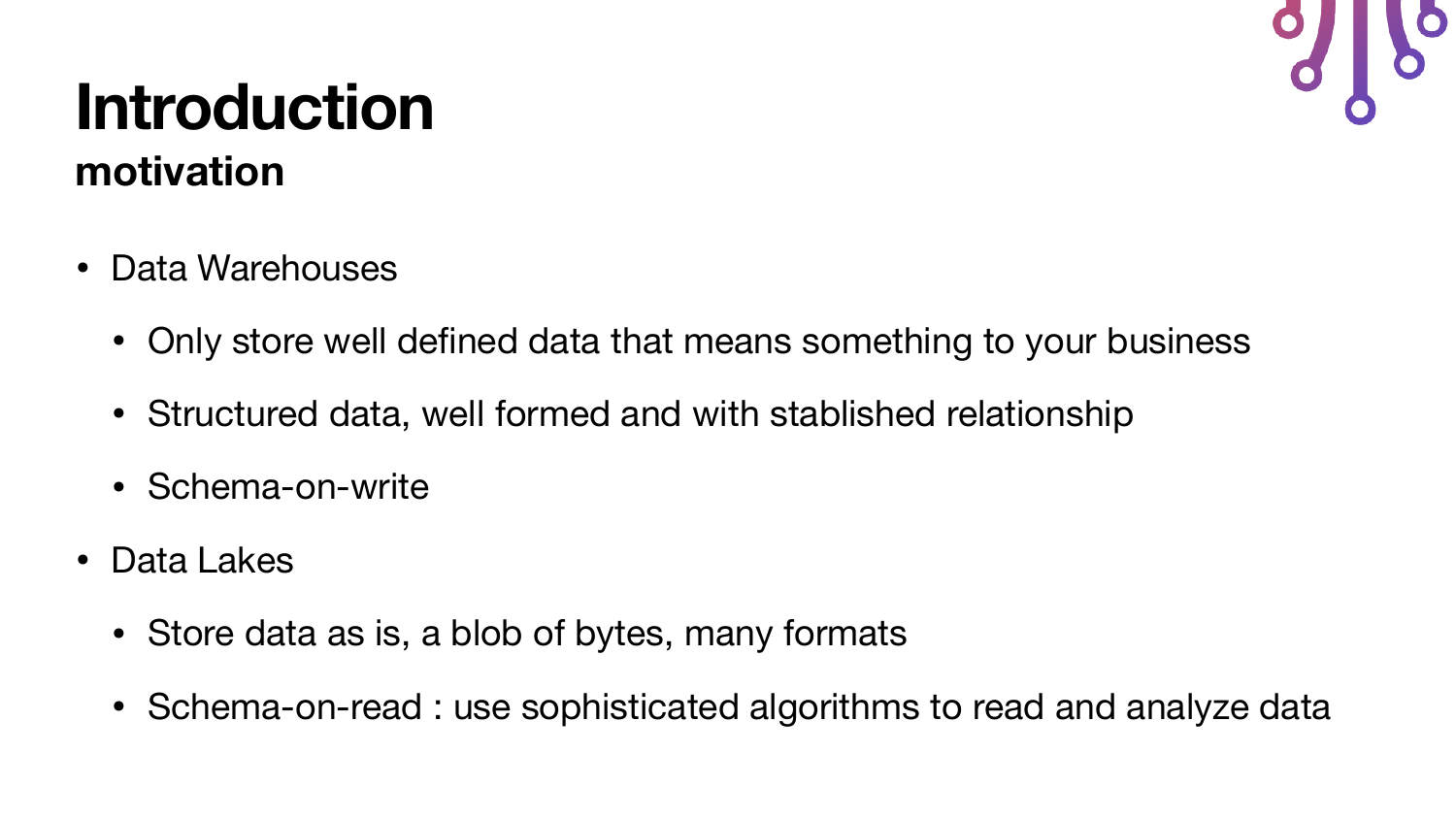### **Introduction Ryax**

- A platform for data teams
	- Help to design solutions with focus on data flow
	- Ease deployment on complex infrastructures
	- Makes it easy to plug data sources: API, object storage, SQL
	- Re-use to reduce boiler plate code

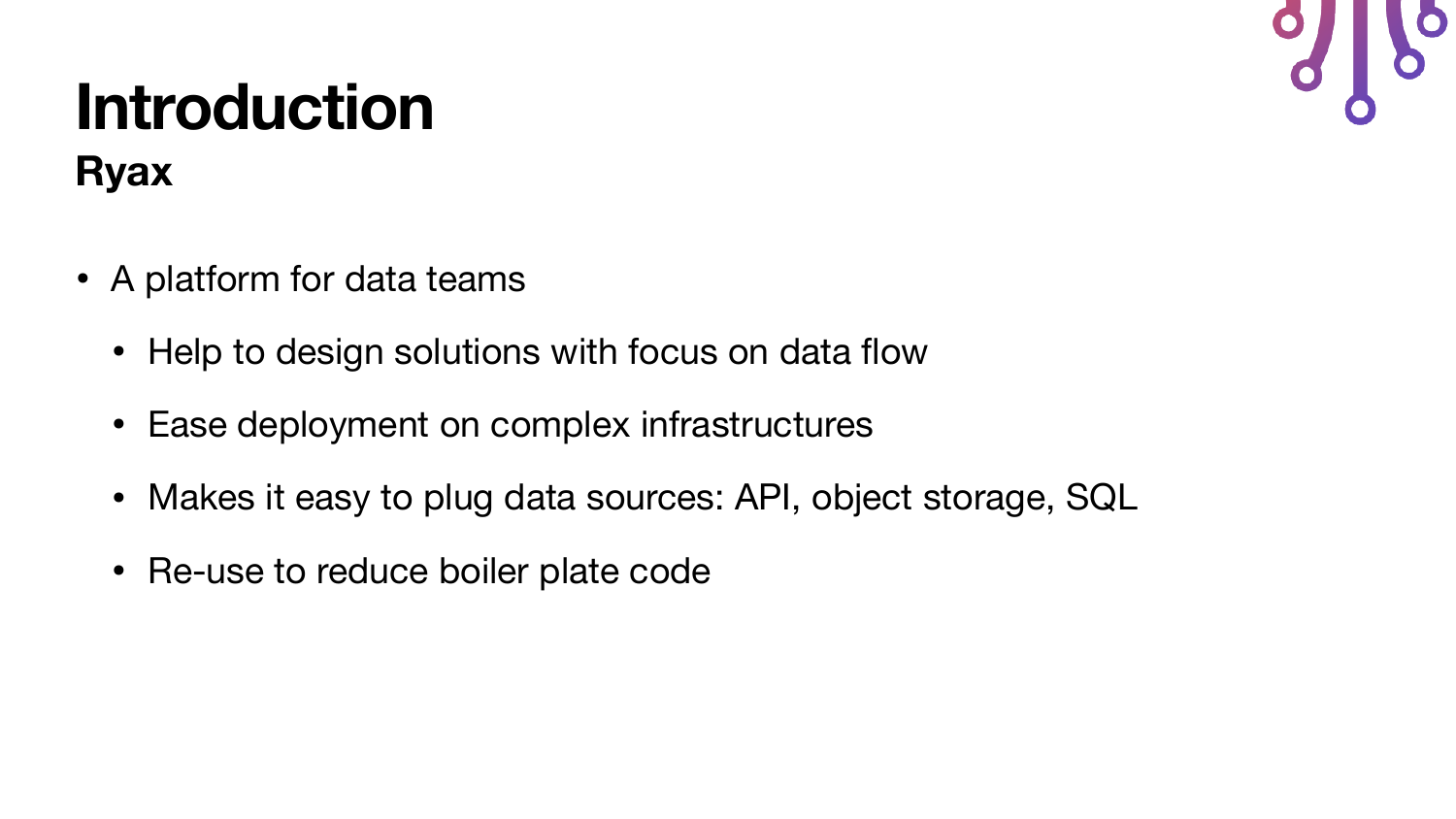### **Introduction Ryax**

- Automate: multi-node, auto deploy, native error management, resilient to temporary failures
- Observe: monitor infrastructure, application's execution view from data perspective
- Evolve: integrate best dev practices (versioning, modularity, re-use), mutually grow towards new analytics (ML, AI), and infrastructure (cloud, data lake, edge)
- Low code: well defined framework to abstract tedious and boiler plate code, convert ad hoc solution hold by a single individual into company culture

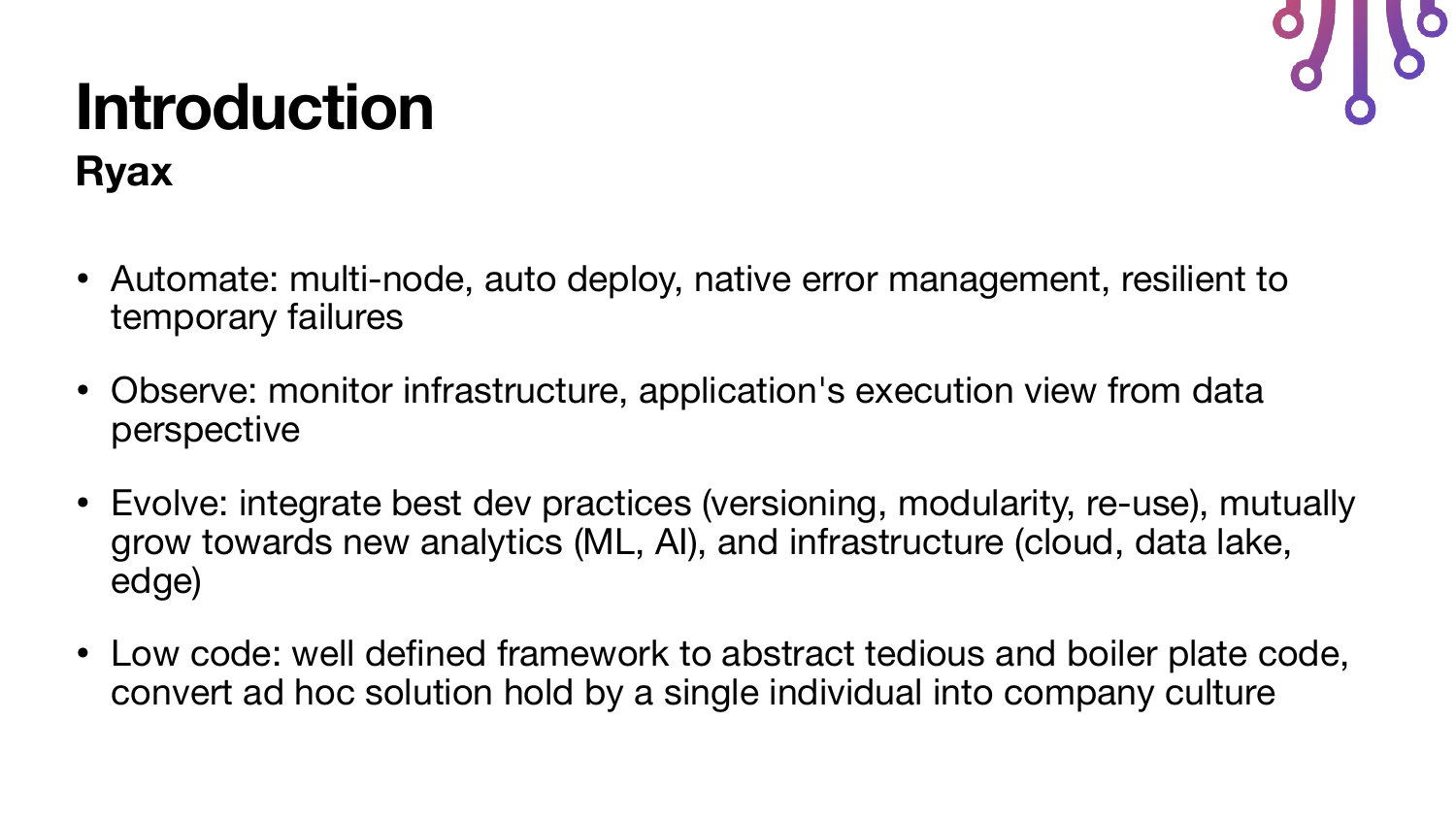### **Concepts introduction**

- Workflows
- Modules
	- Sources
	- Processors
	- Publishers
	- Stream operators

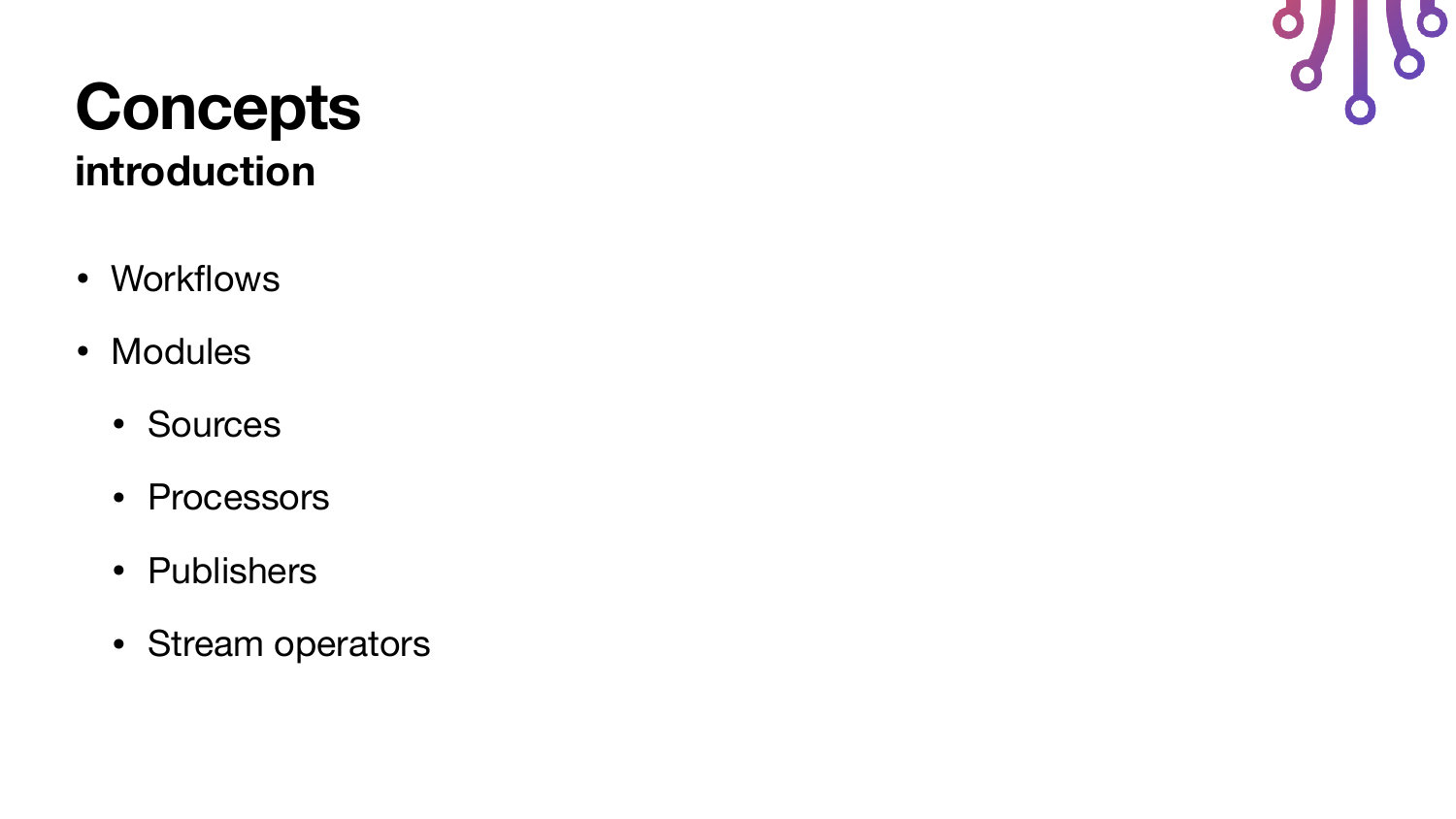Module A  $\left| \begin{array}{ccc} \sim & \longrightarrow & \end{array} \right|$  Module B

 $\bullet$ 

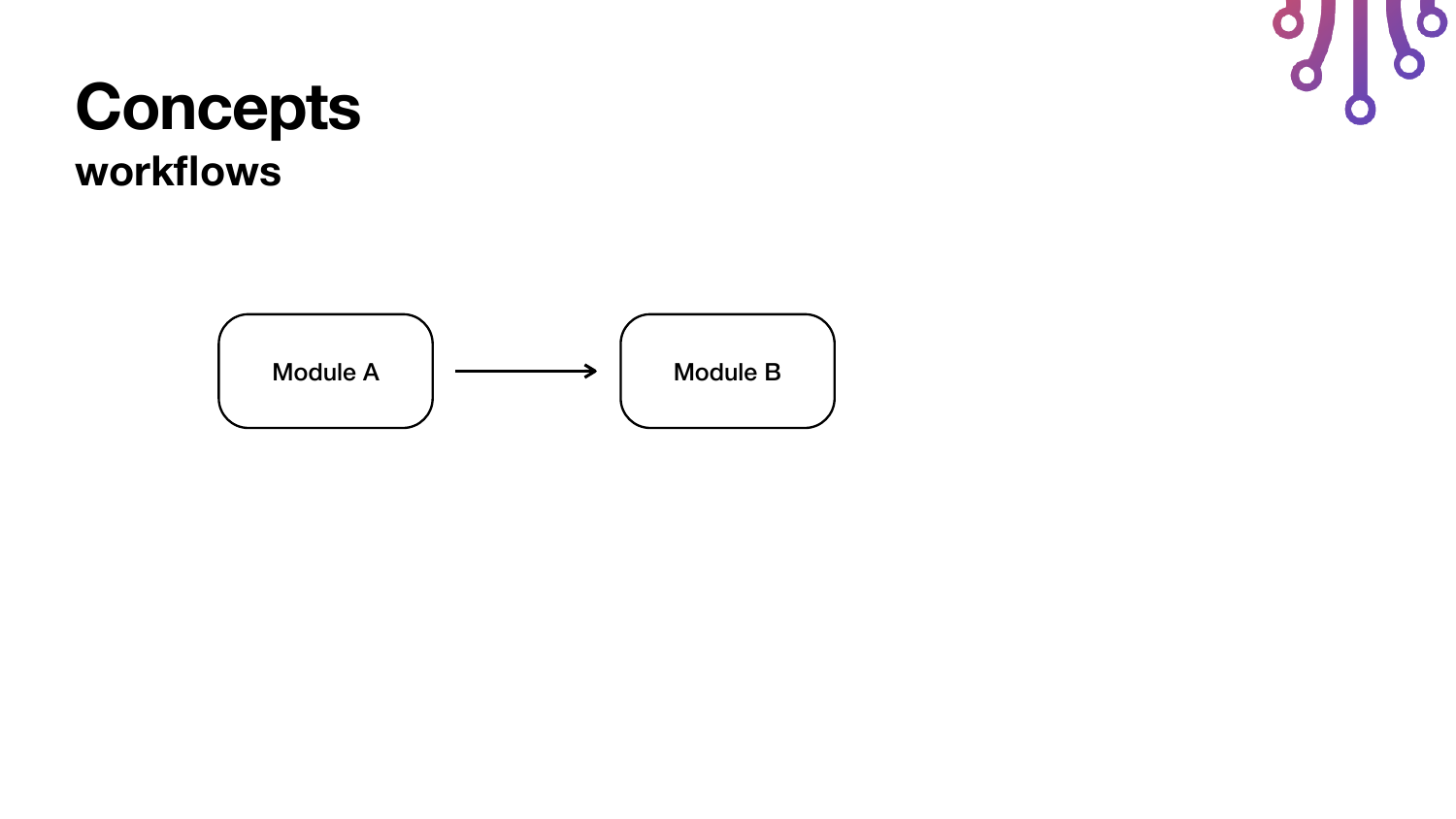Module A  $\left| \begin{array}{ccc} \text{Module B} \end{array} \right|$ 

The arrow means A feed B with data

Data flow this way



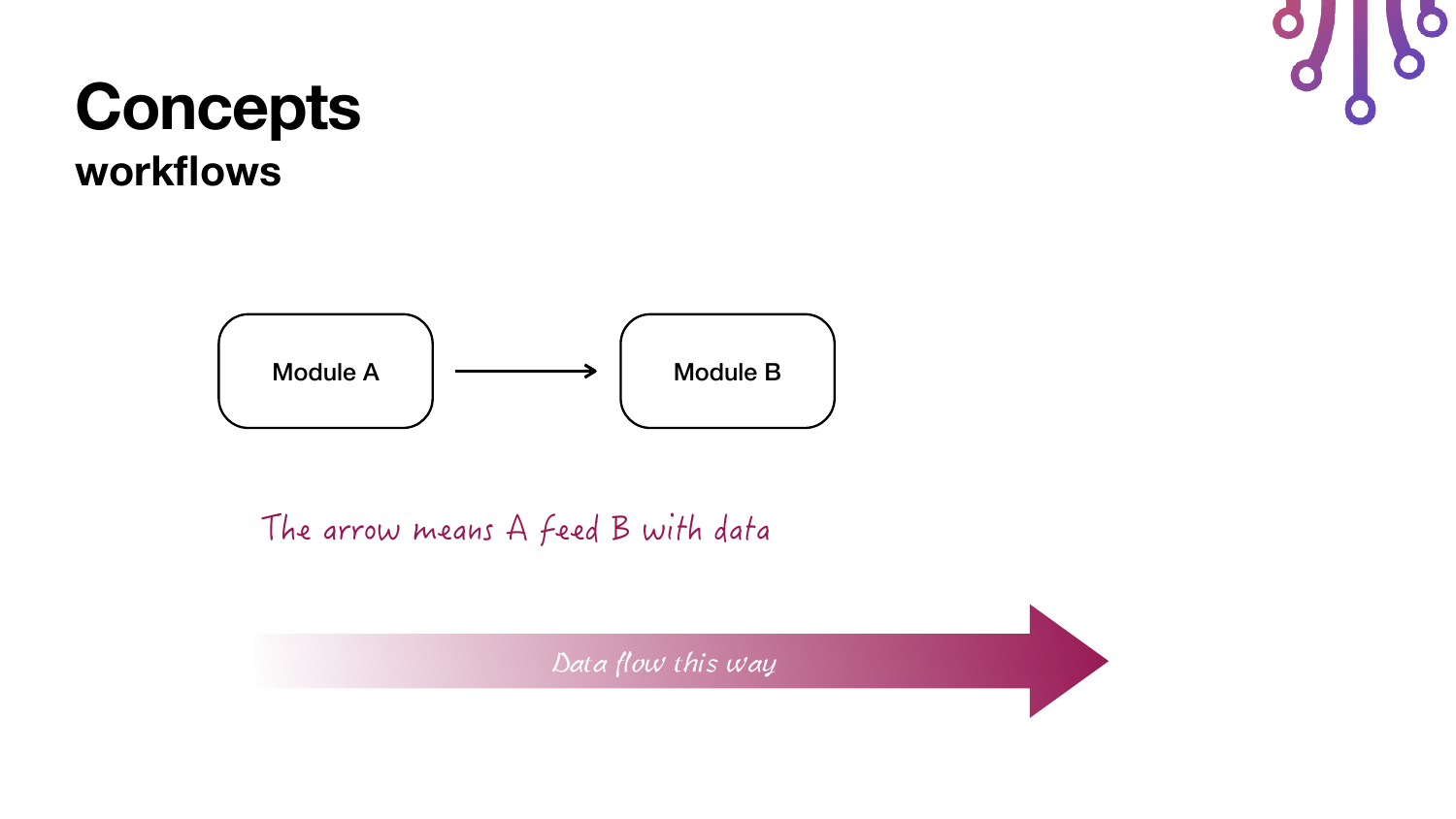

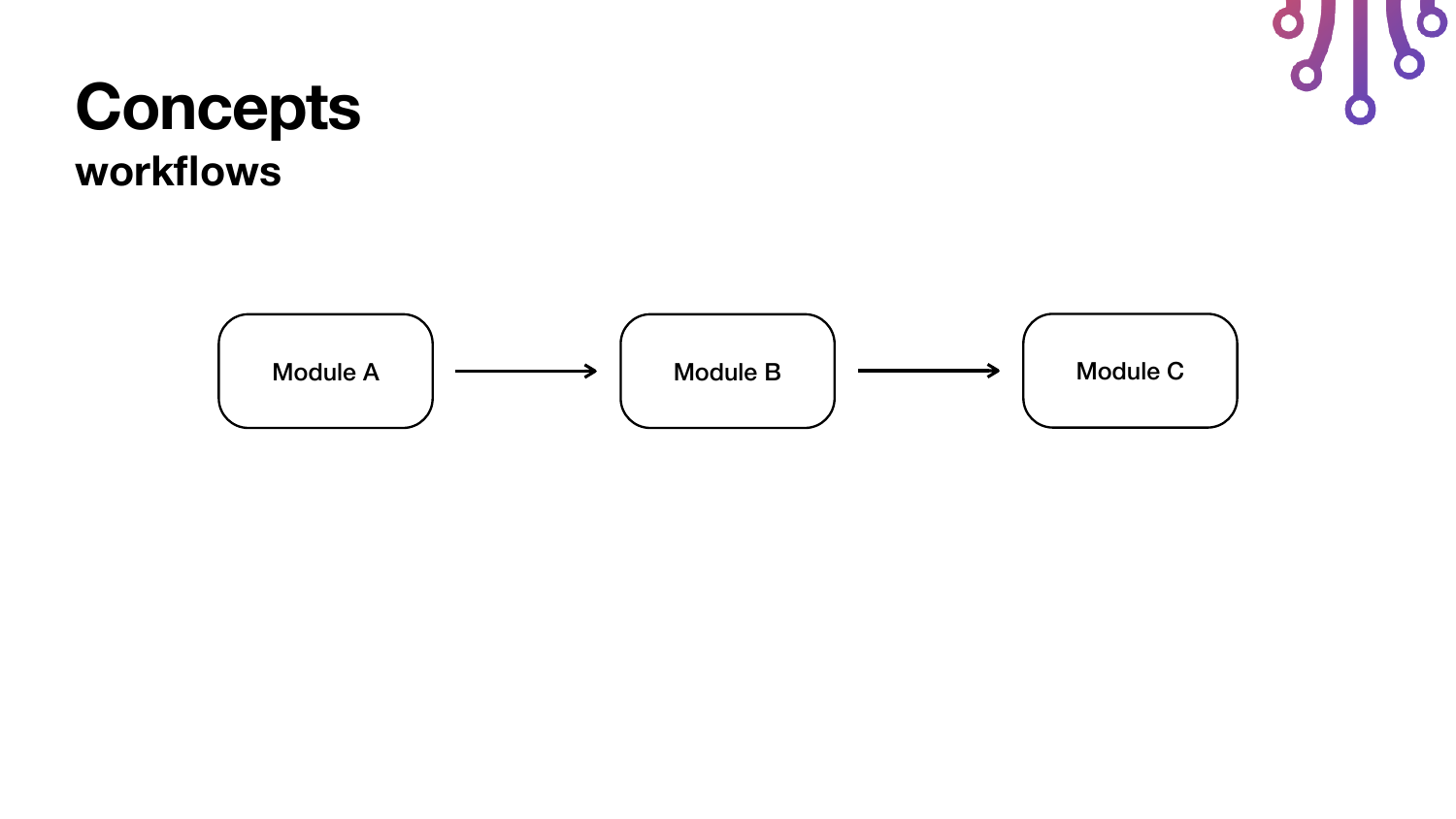

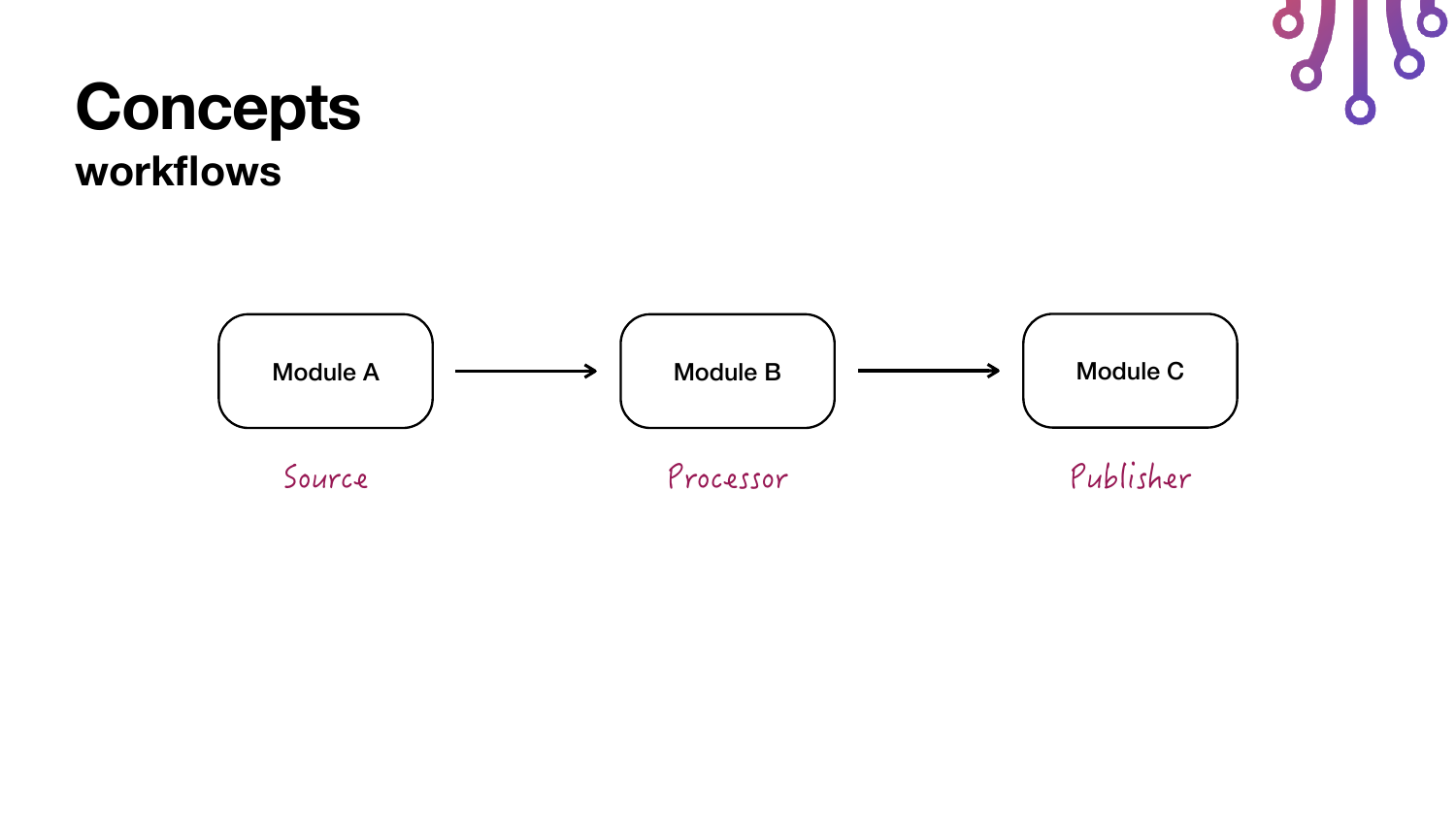

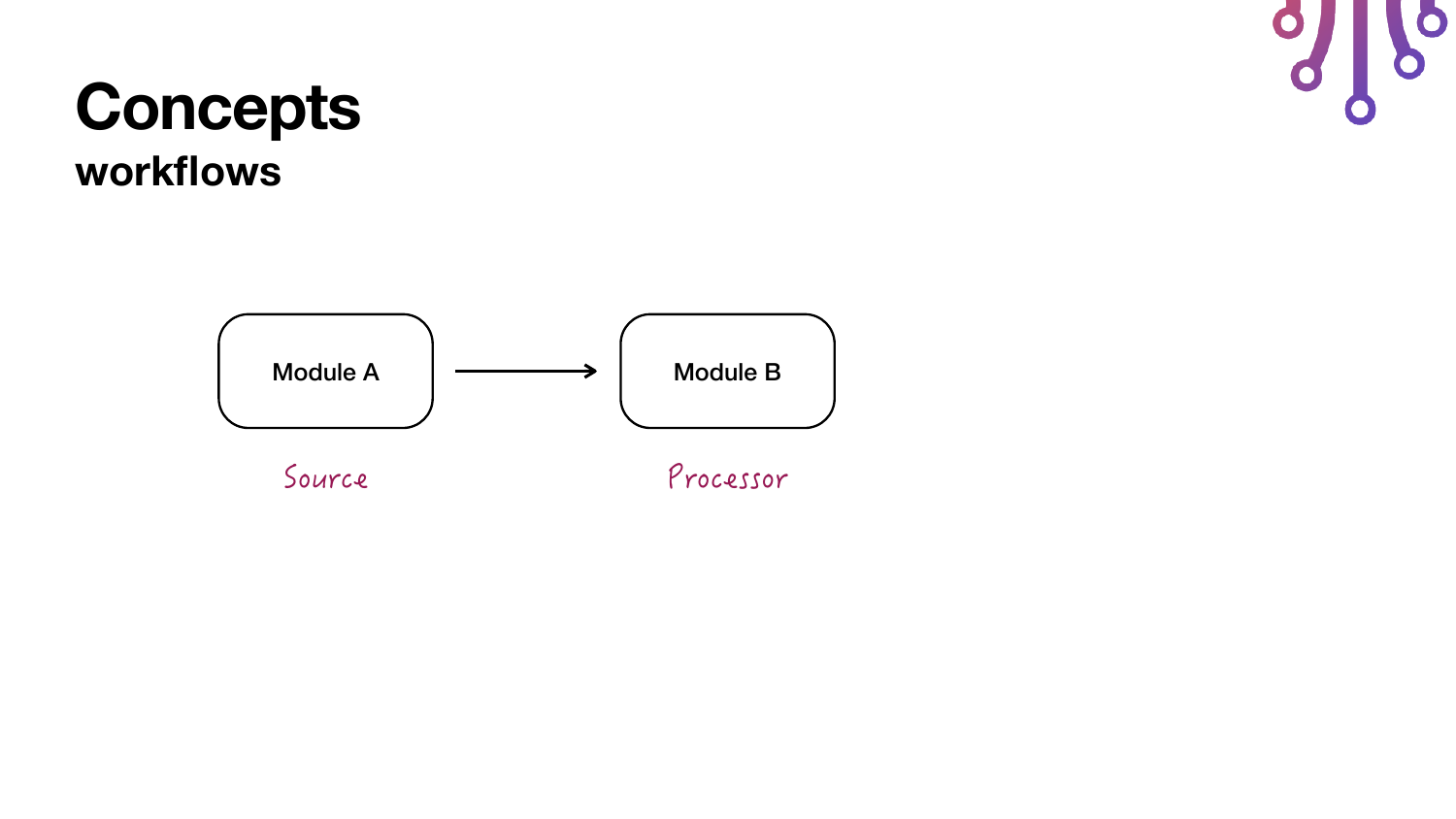Source Processor

New data arrives: 1

Module A  $\left| \begin{array}{ccc} \sim & \longrightarrow & \end{array} \right|$  Module B

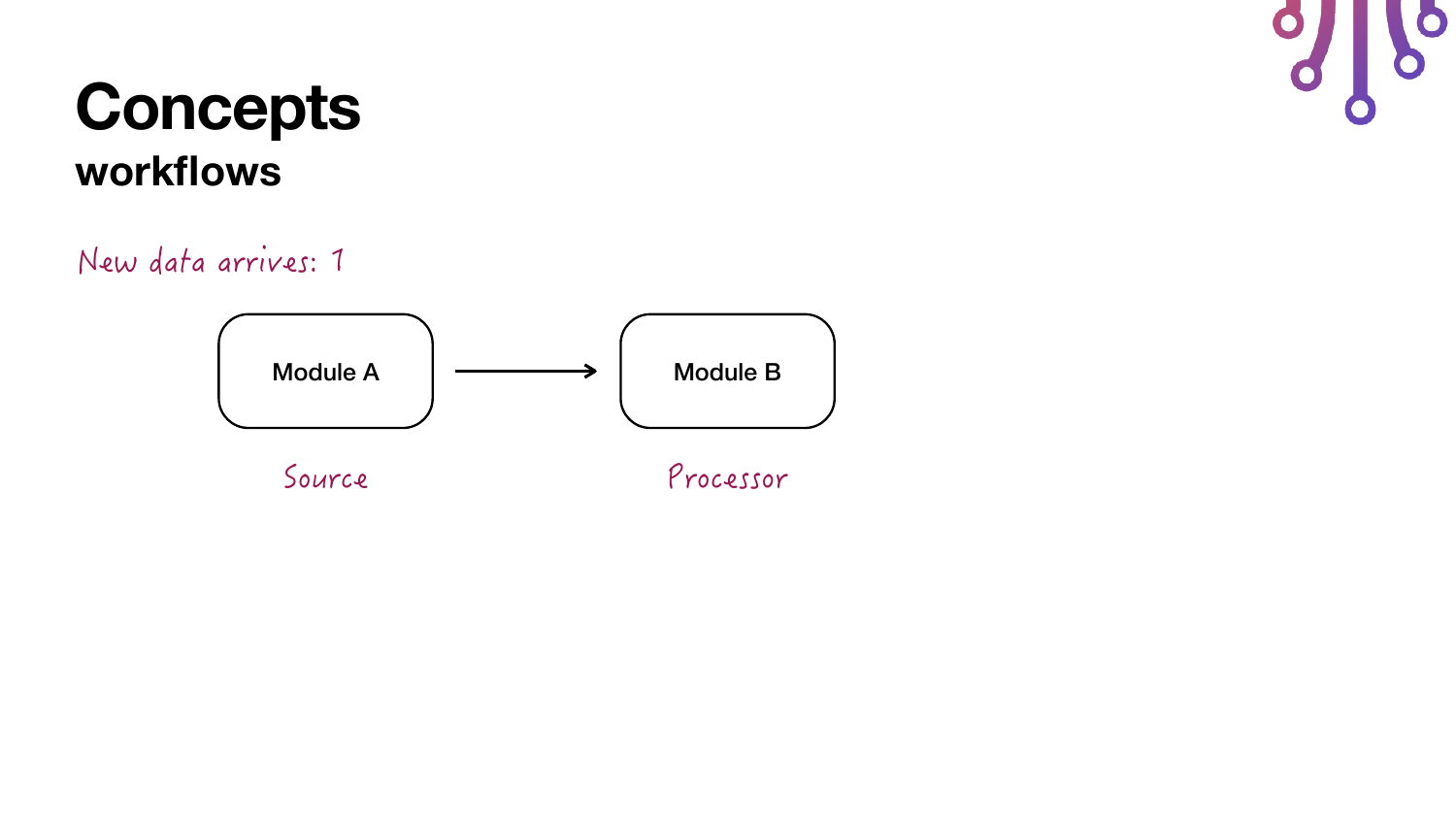

New data arrives: 1

Guarantees that A will process 1 before B process 1

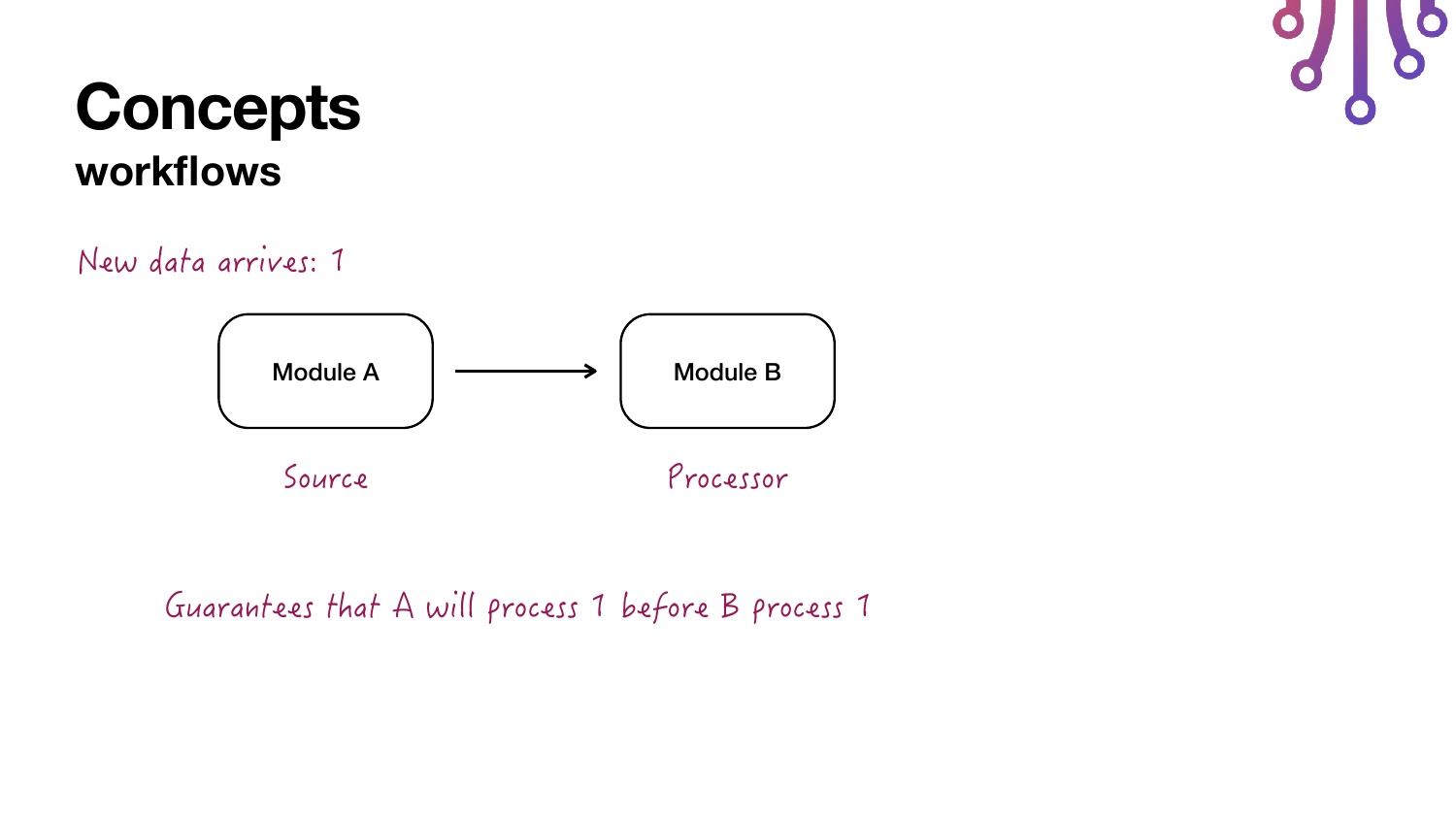Source Processor

New data arrives: 1 New data arrives: 2

Module A  $\left| \begin{array}{ccc} \text{Module B} \end{array} \right|$ 

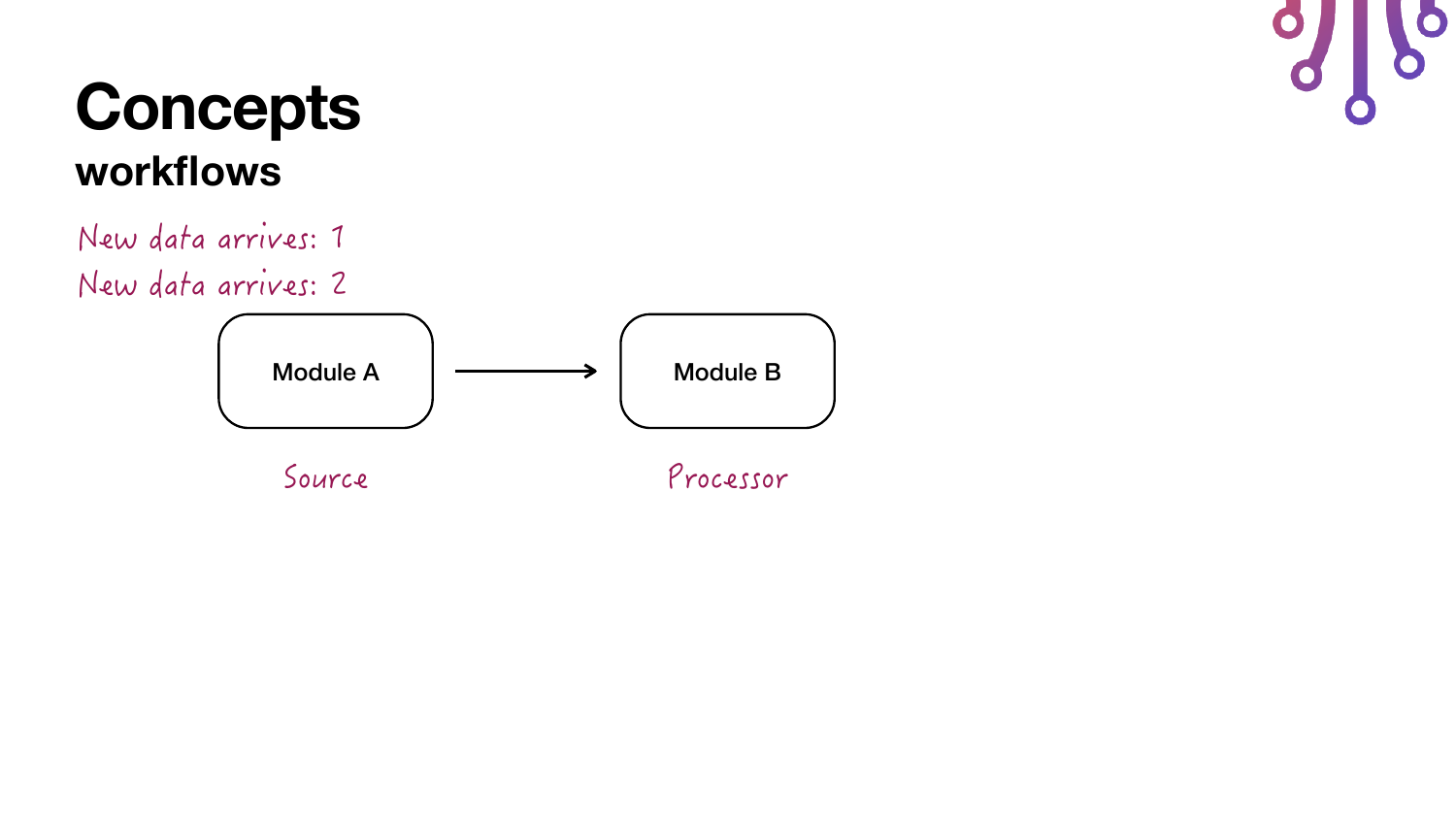Source Processor

New data arrives: 1 New data arrives: 2

Module A  $\vert \longrightarrow \vert$  Module B

Guarantees that A will process data before B, but order is not granted

A1, B1, A2, B2

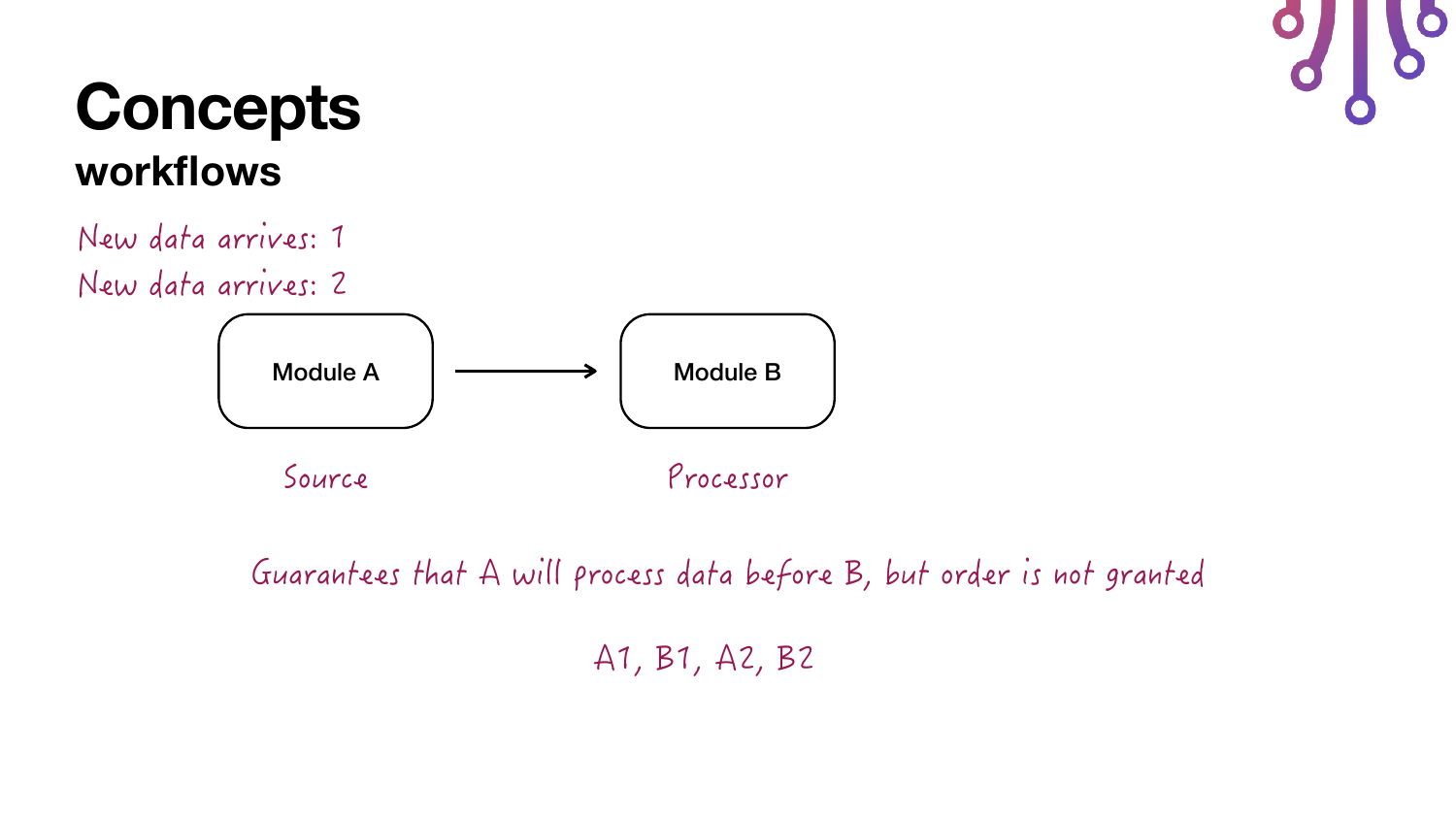Source Processor



New data arrives: 1 New data arrives: 2

Module A  $\vert \longrightarrow \vert$  Module B

Guarantees that A will process data before B, but order is not granted

A1, A2, B1, B2

A1, B1, A2, B2

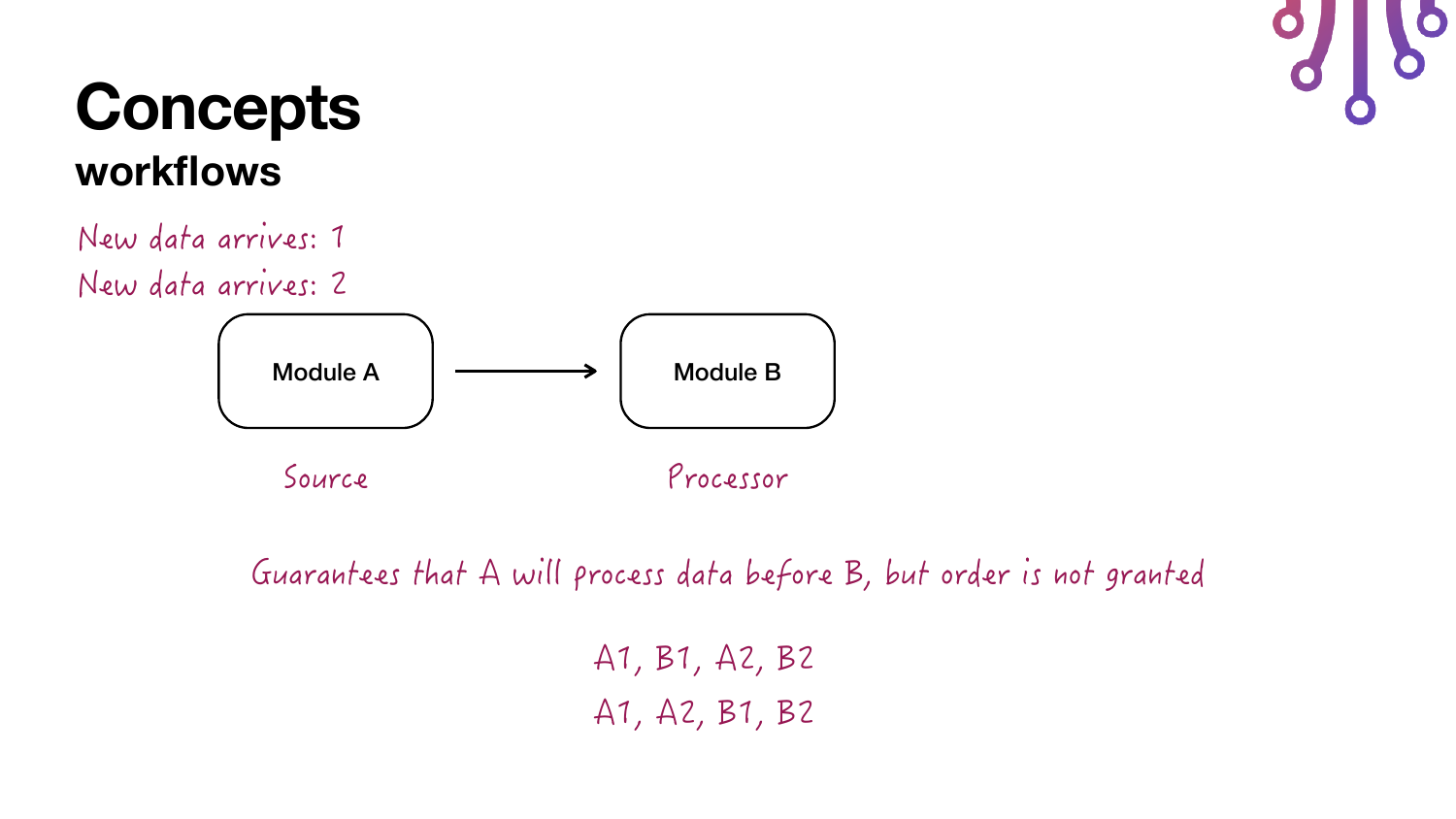

New data arrives: 1 New data arrives: 2

Guarantees that A will process data before B, but order is not granted

A1, A2, B1, B2

- A1, B1, A2, B2
- 
- A1, B2, A2, B1

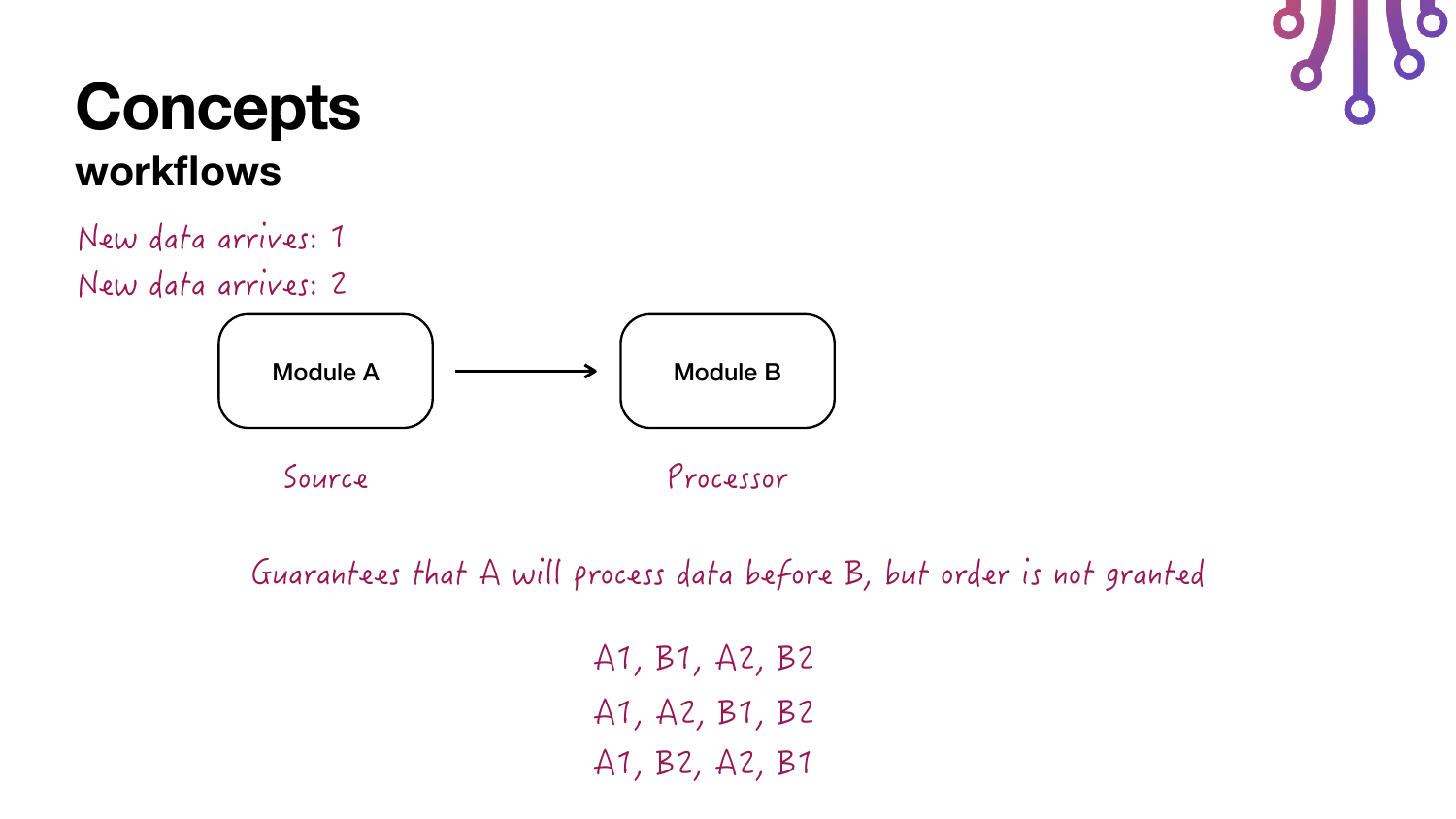Source Processor

New data arrives: 1 New data arrives: 2

Module A  $\vert \longrightarrow \vert$  Module B

Guarantees that A will process data before B, but order is not granted

B2 must execute after A2 A1, A2, B1, B2 A1, B2, A2, B1 A1, B1, A2, B2

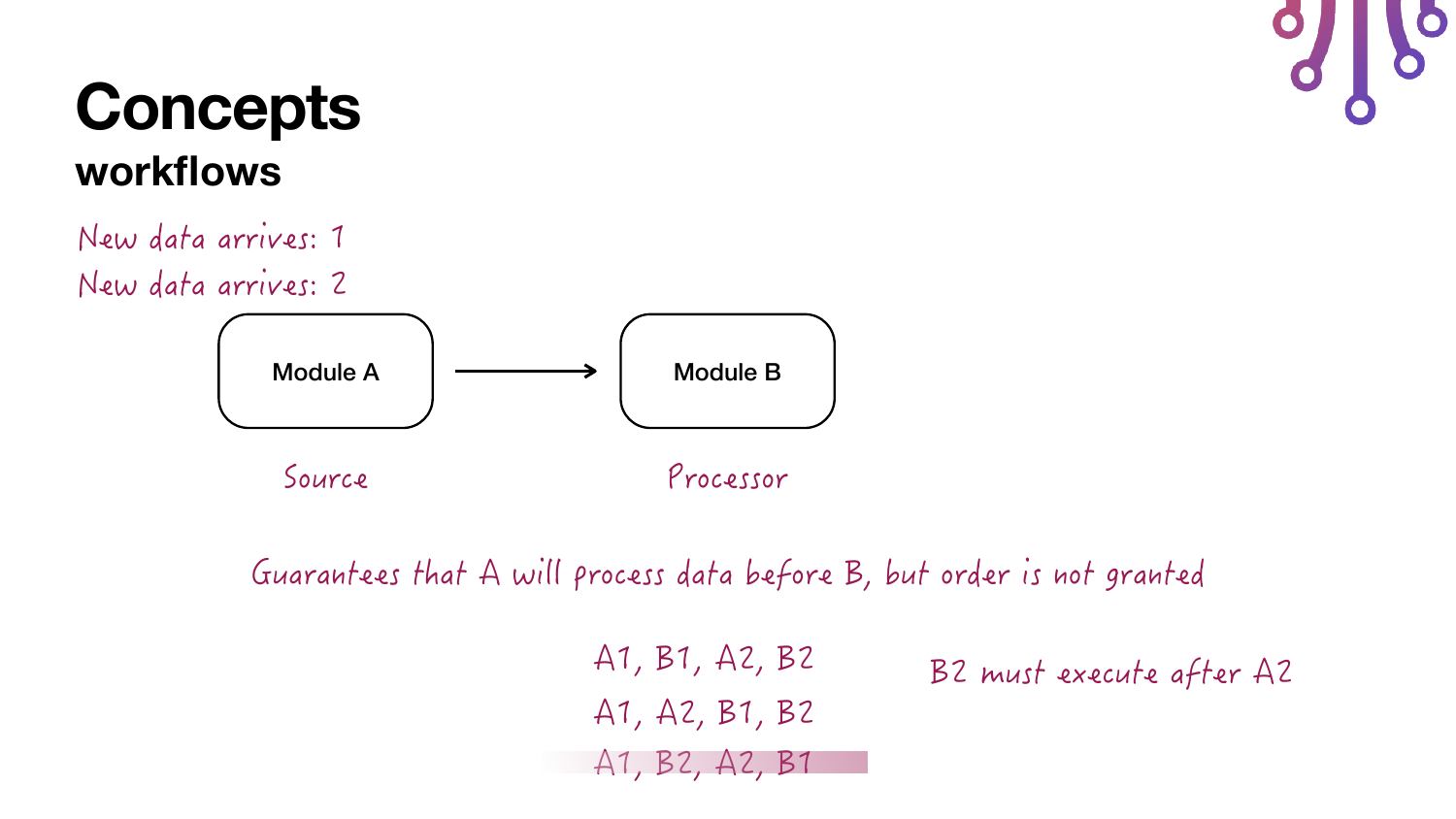



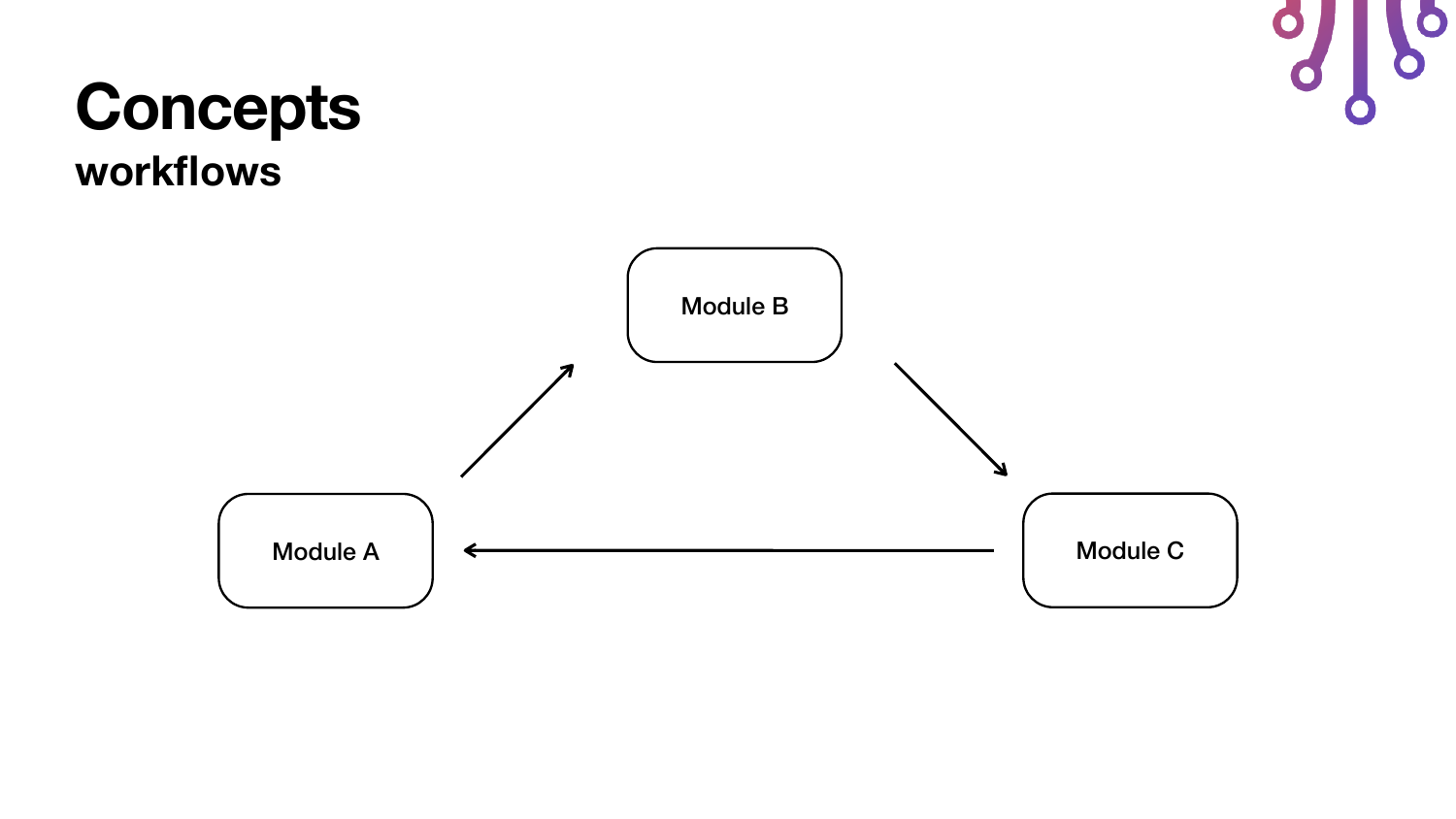





Cycles are not allowed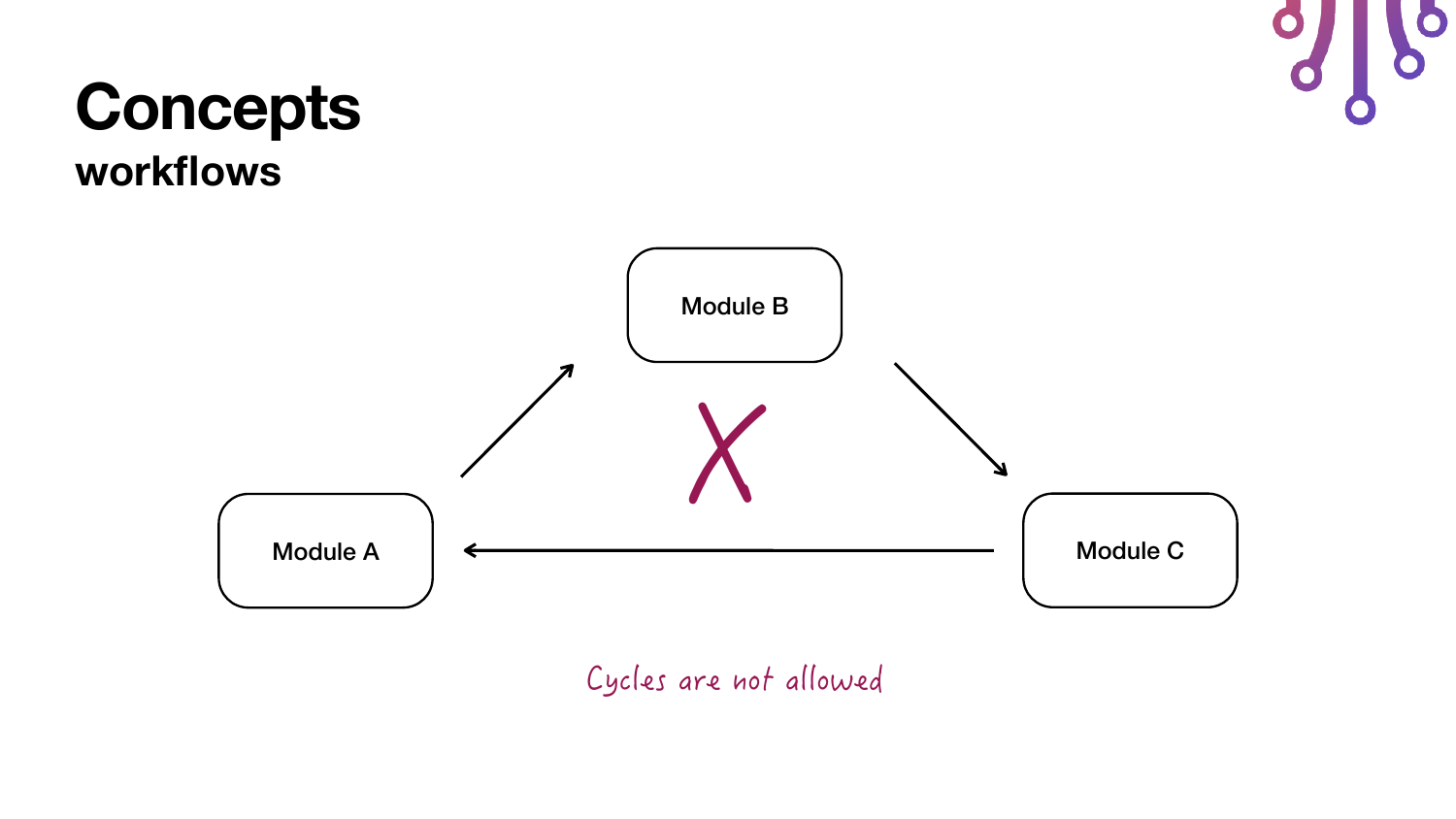

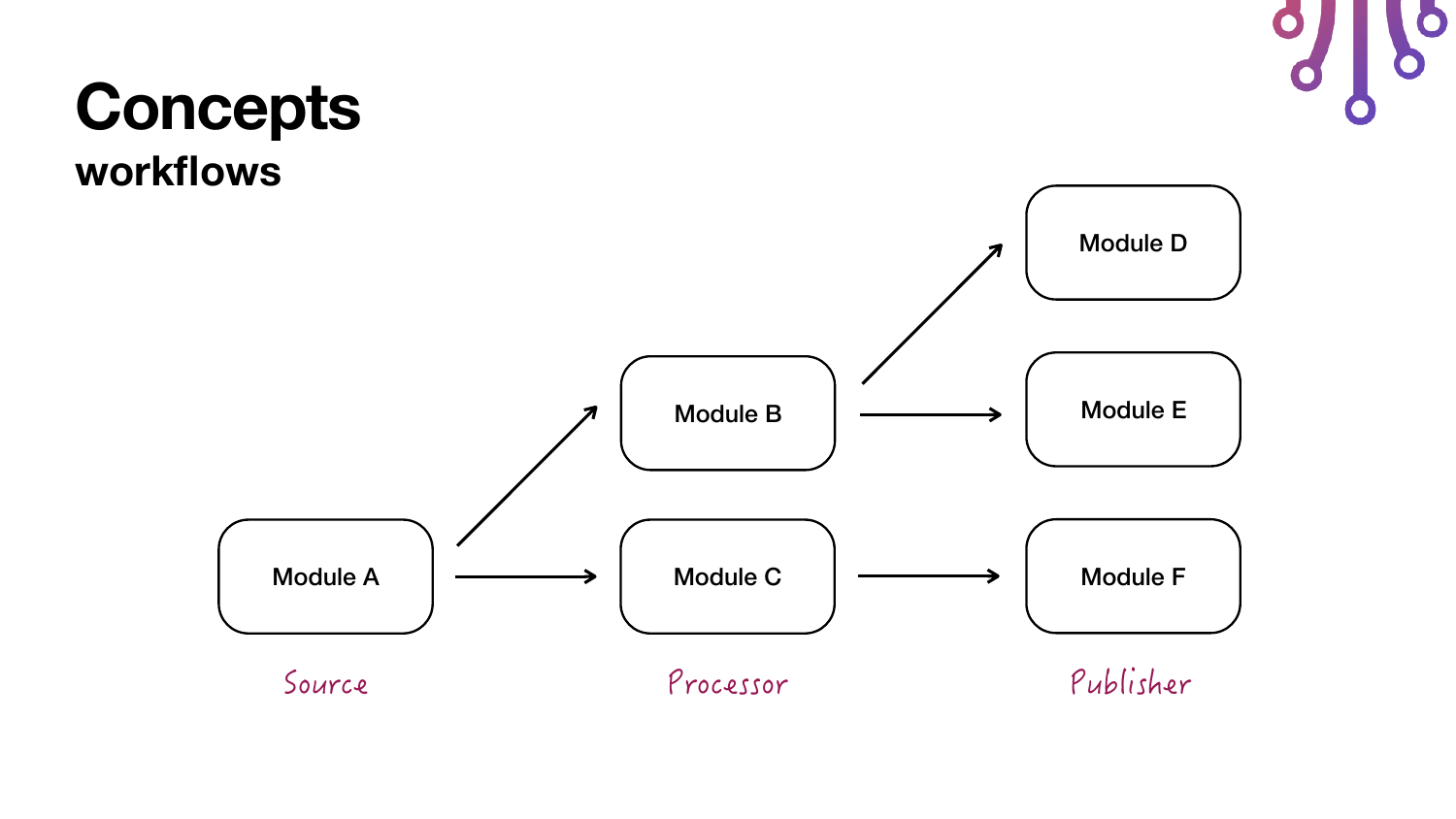

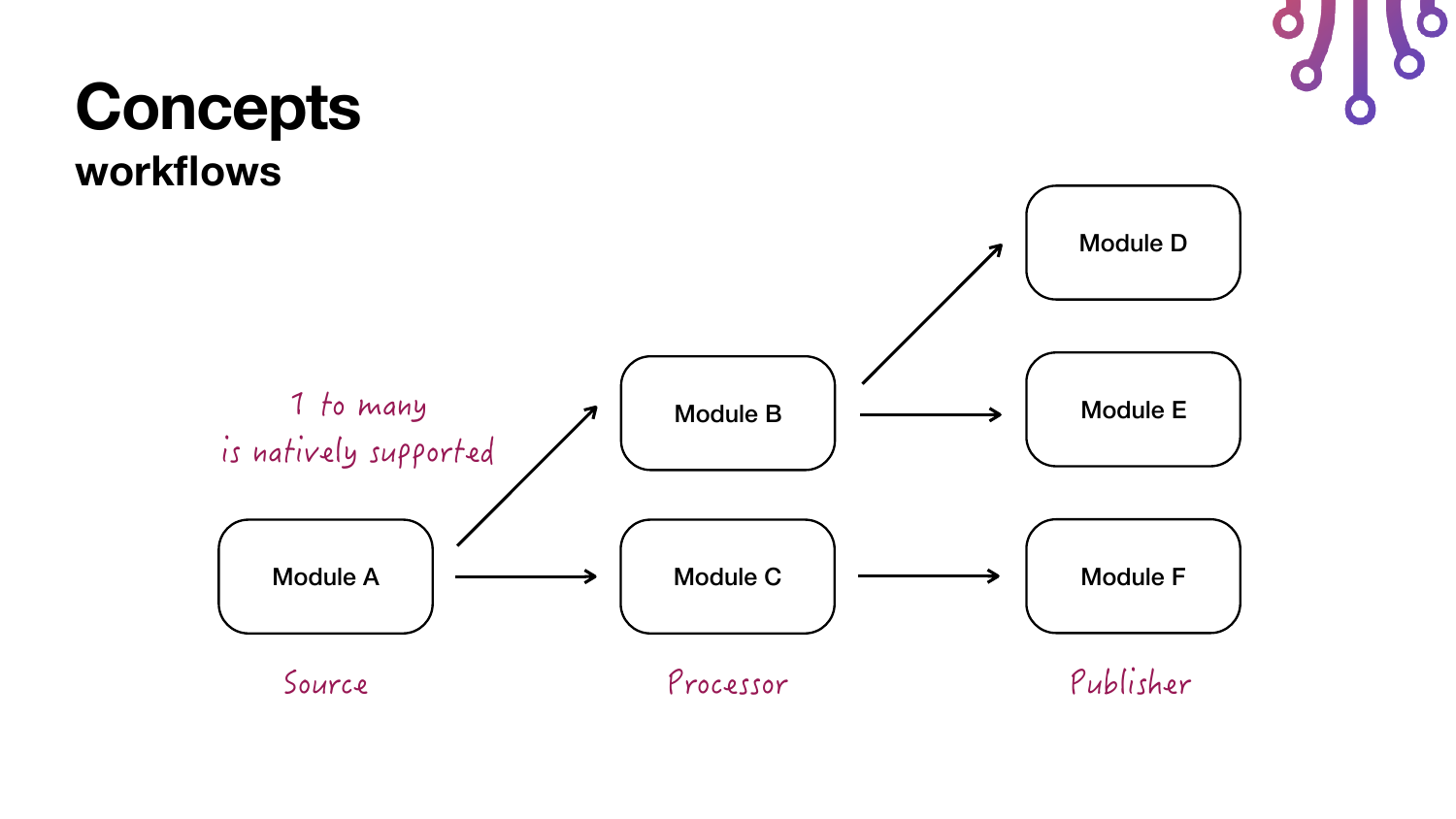

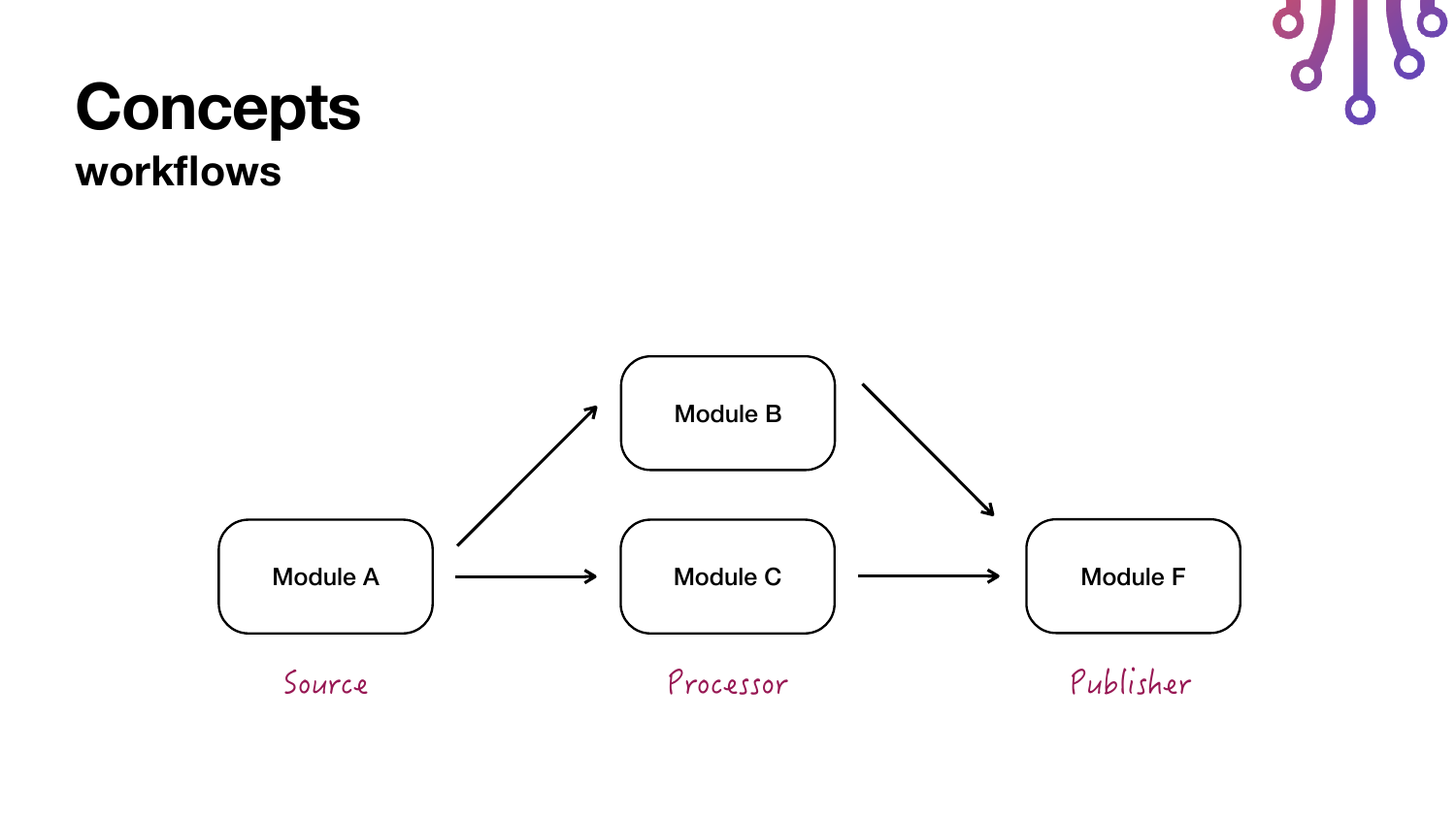



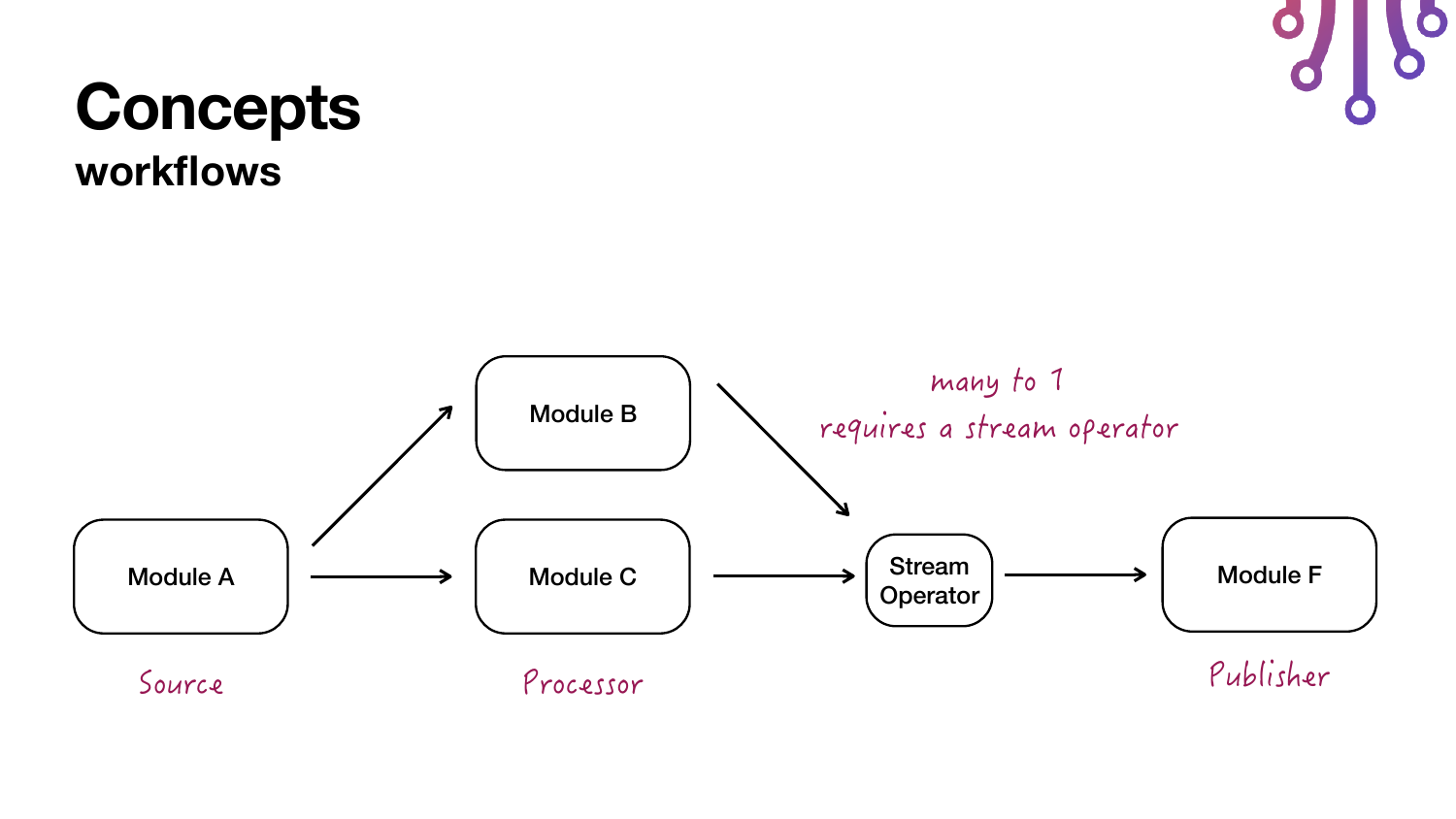#### **Concepts sources**

Module A

Source

 $\bullet$ 

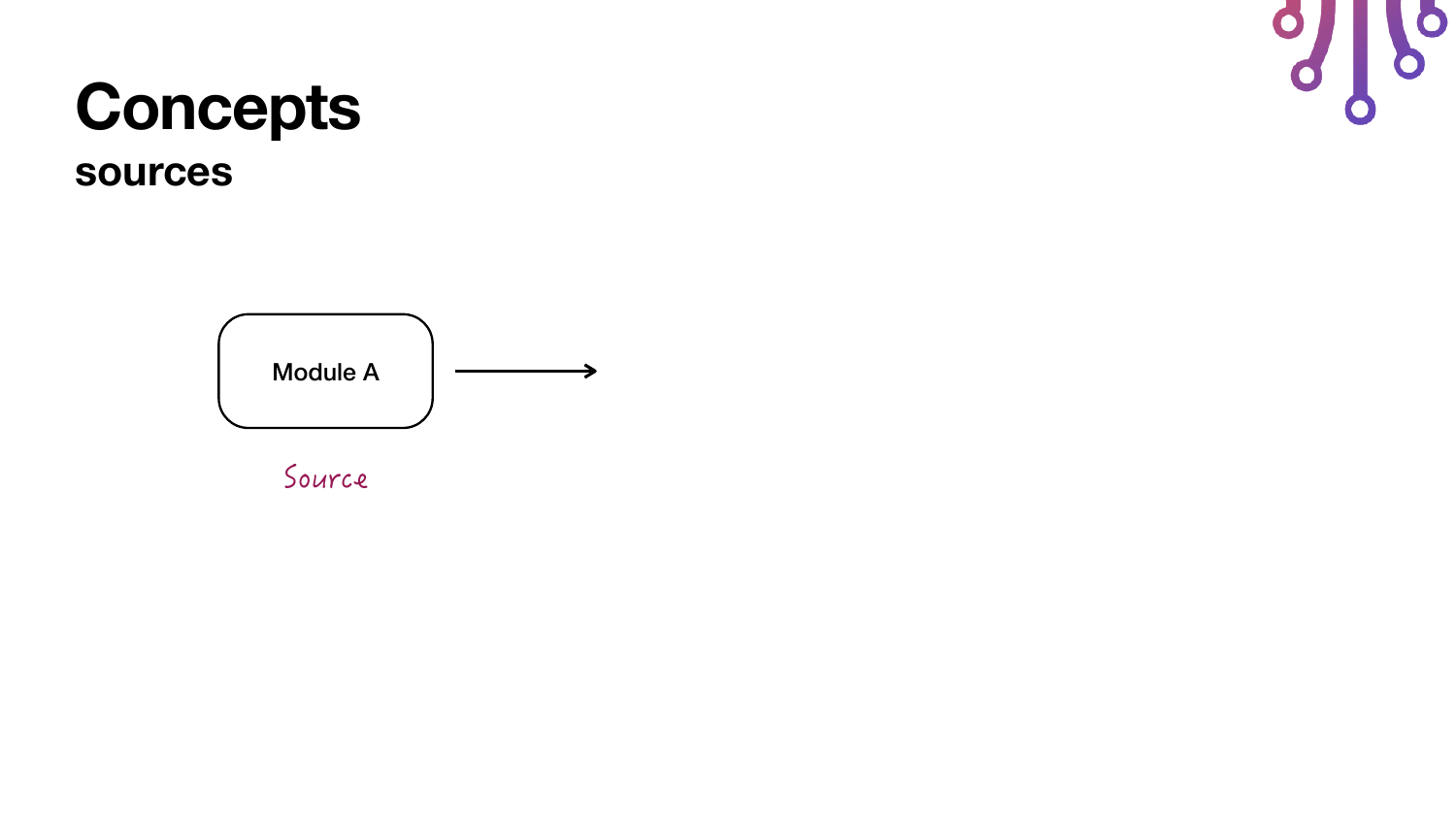### **Concepts sources**

- Python3 module to inject external data into Ryax application
- Generate executions each time a new event arrives
- Propagate execution to directly connected modules
- Examples:
	- Retrieve information periodically from external data lake
	- Listen to API requests

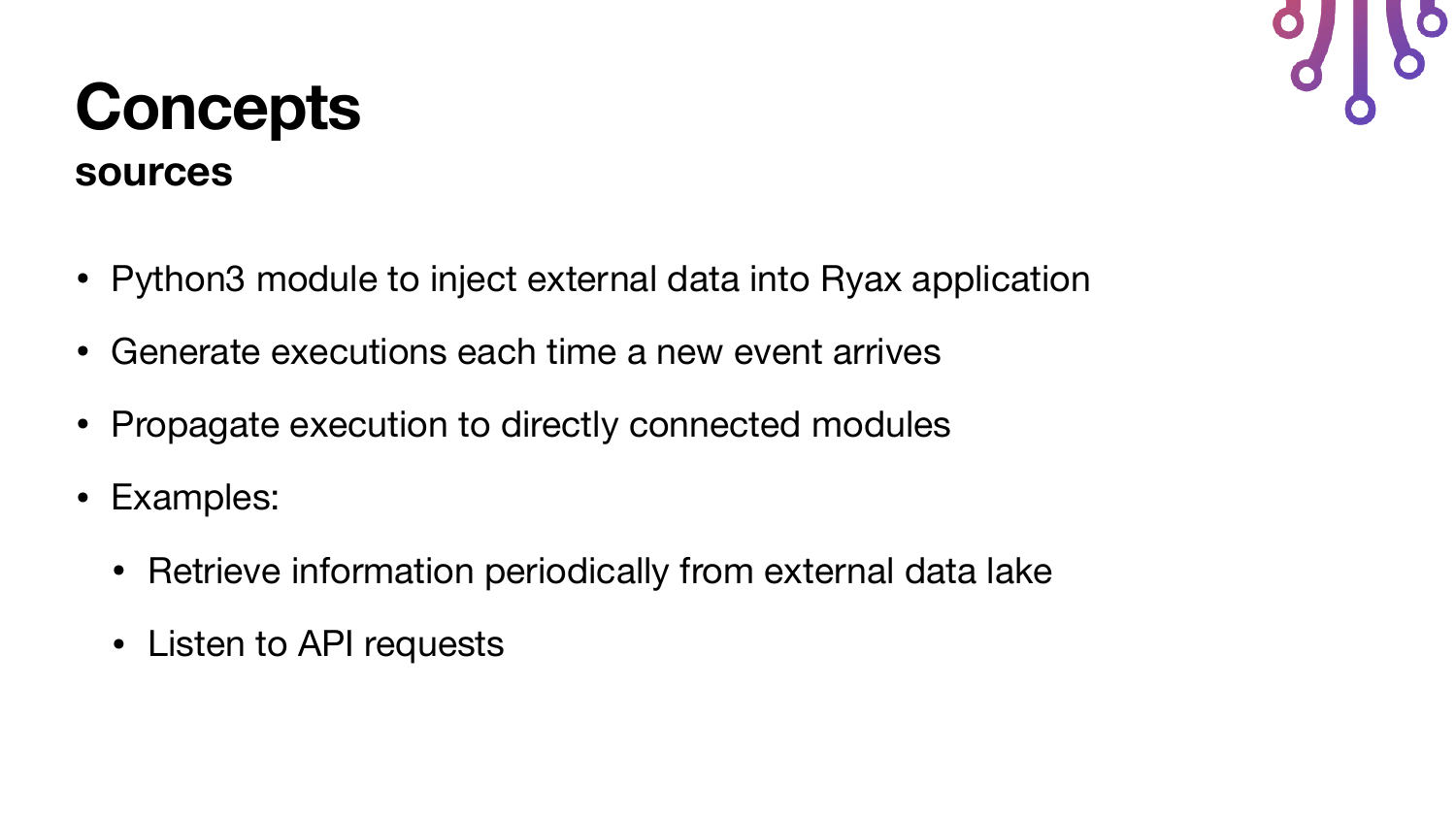### **Concepts processors**



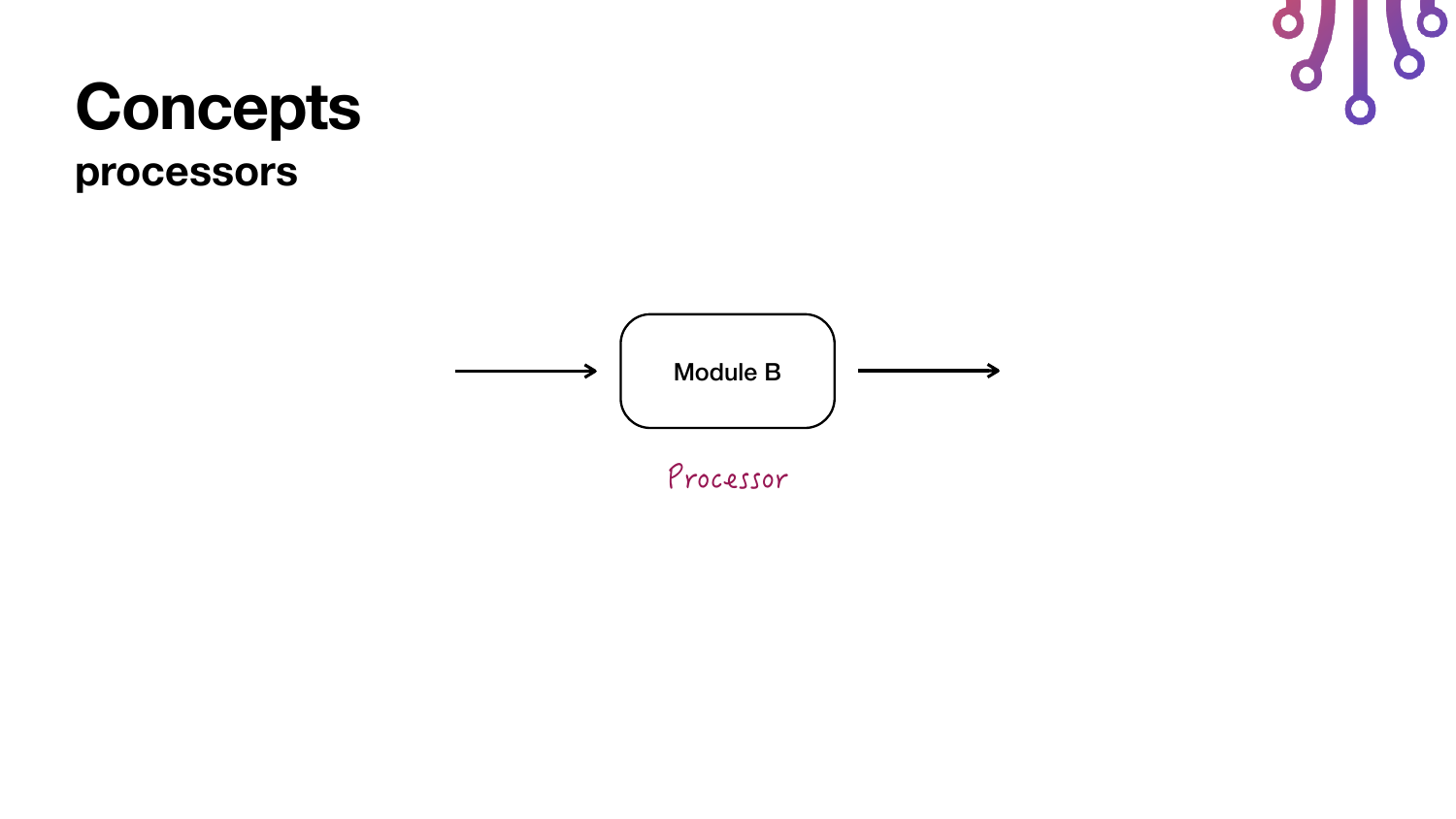### **Concepts processors**

- Modules that **do the actual computing**
- Python3 modules with dependencies
- Other dependencies can be installed using nix expression
- Examples:
	- Compute analytical model
	- Use tensorflow for ML or AI
	- Aggregate results

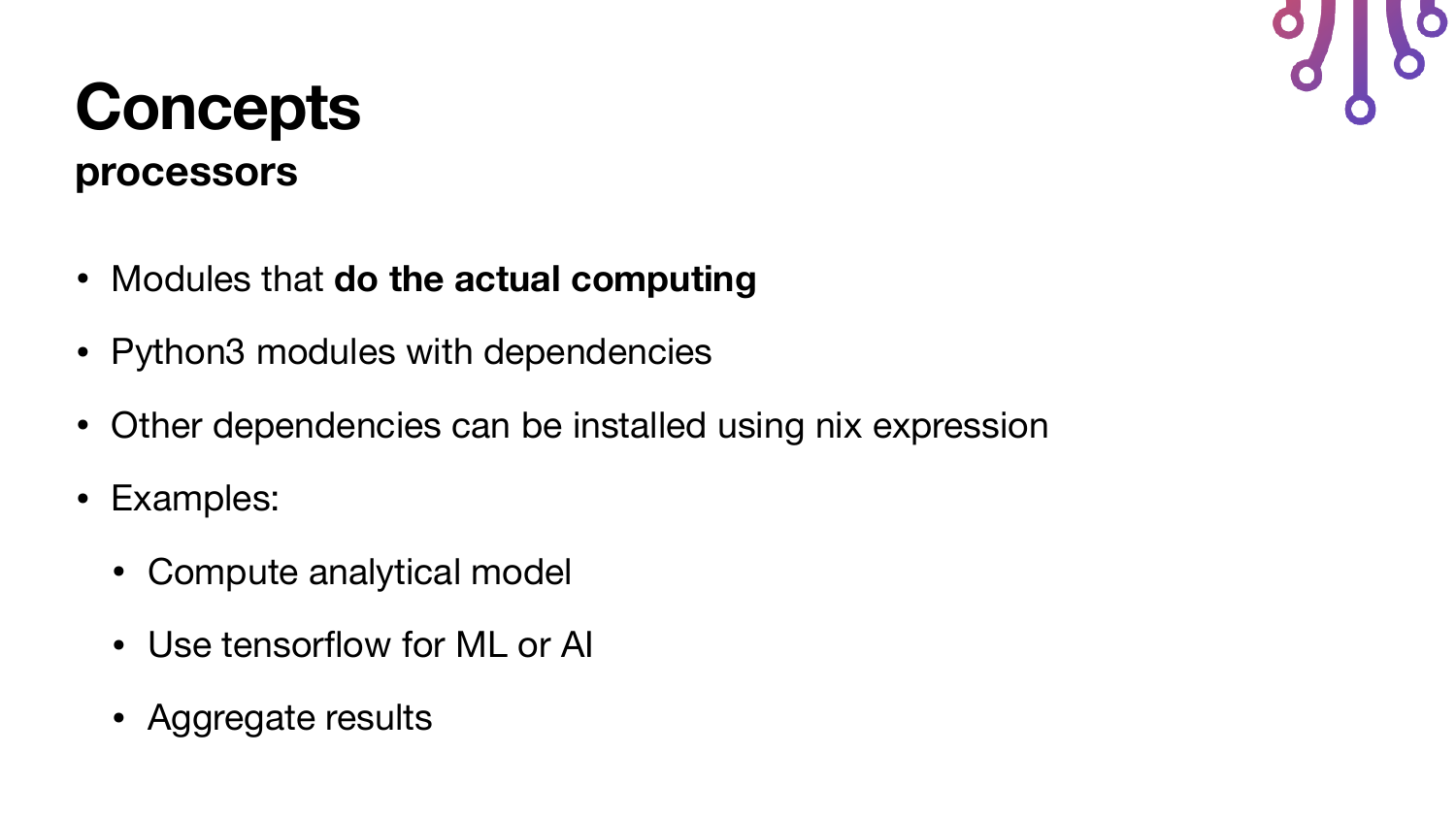#### **Concepts publishers**



Publisher



 $\bullet$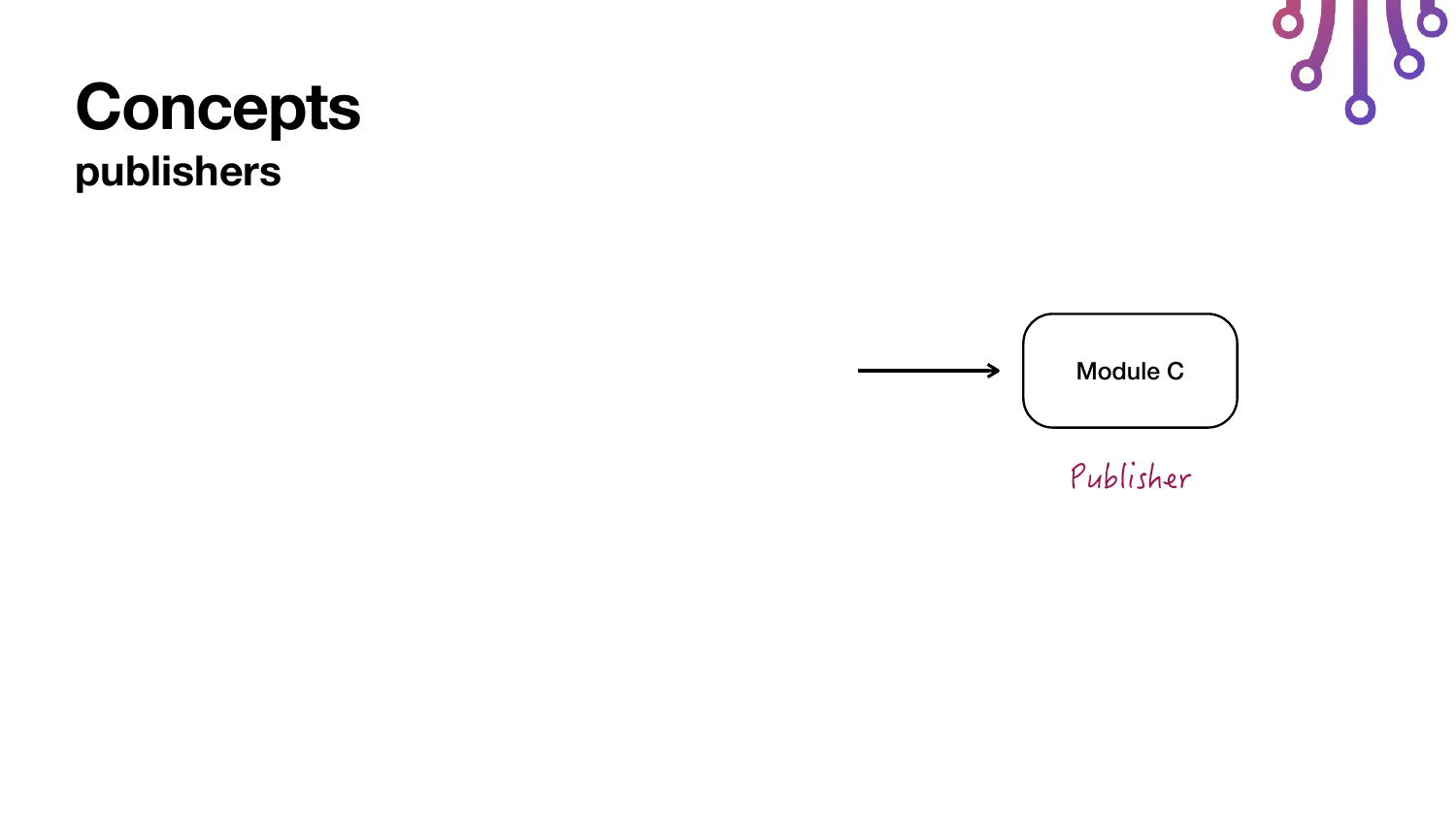### **Concepts publishers**

- Python3 module to export results
- Several providers supported: AWS S3, GoogleCloud Storage, Minio
- Examples:
	- Send an e-mail
	- Export file to S3
	- Export blob of data to datalake

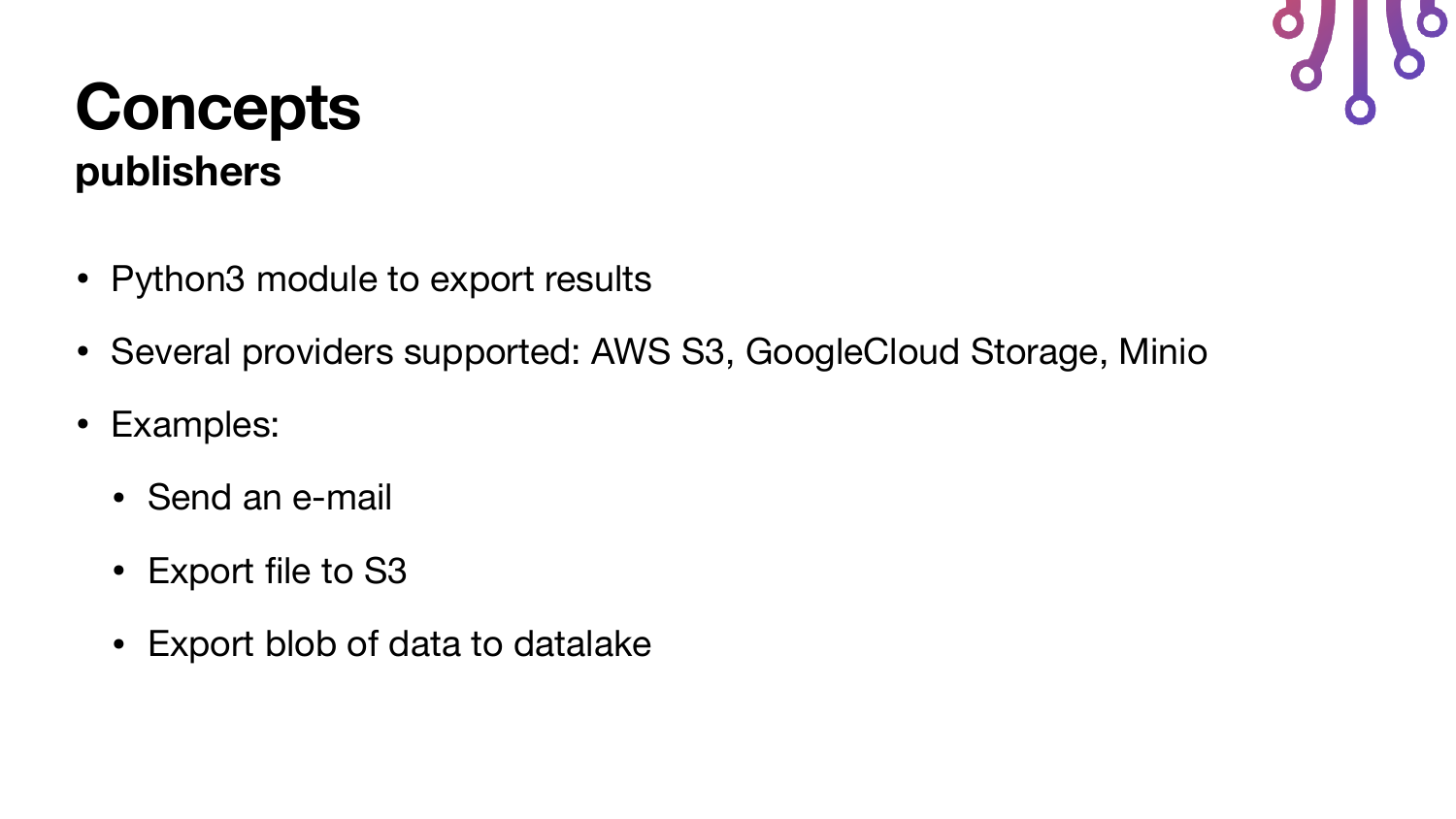



Stream Operator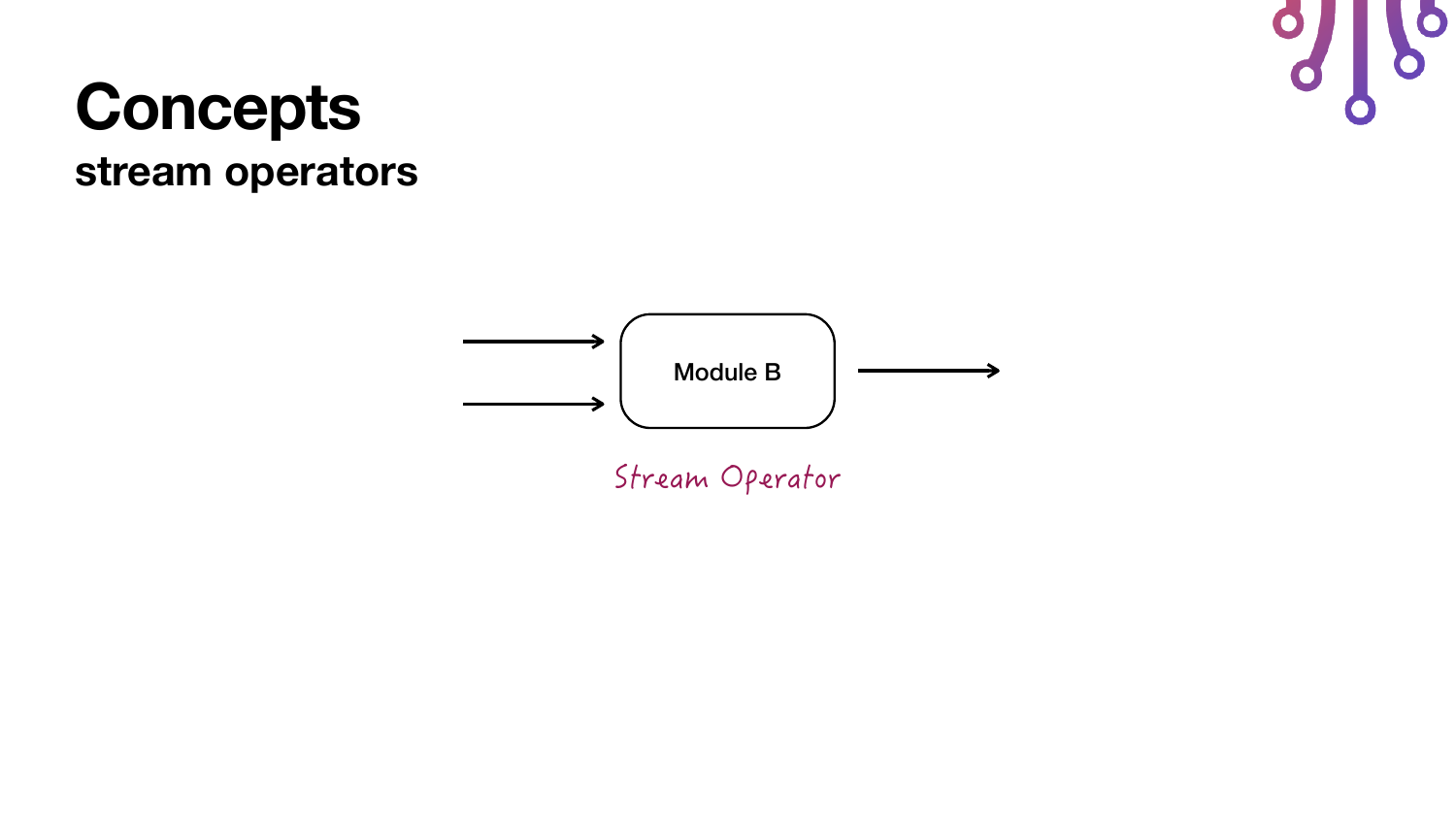



Stream Operator

many to 1

select or combine data enable multiple sources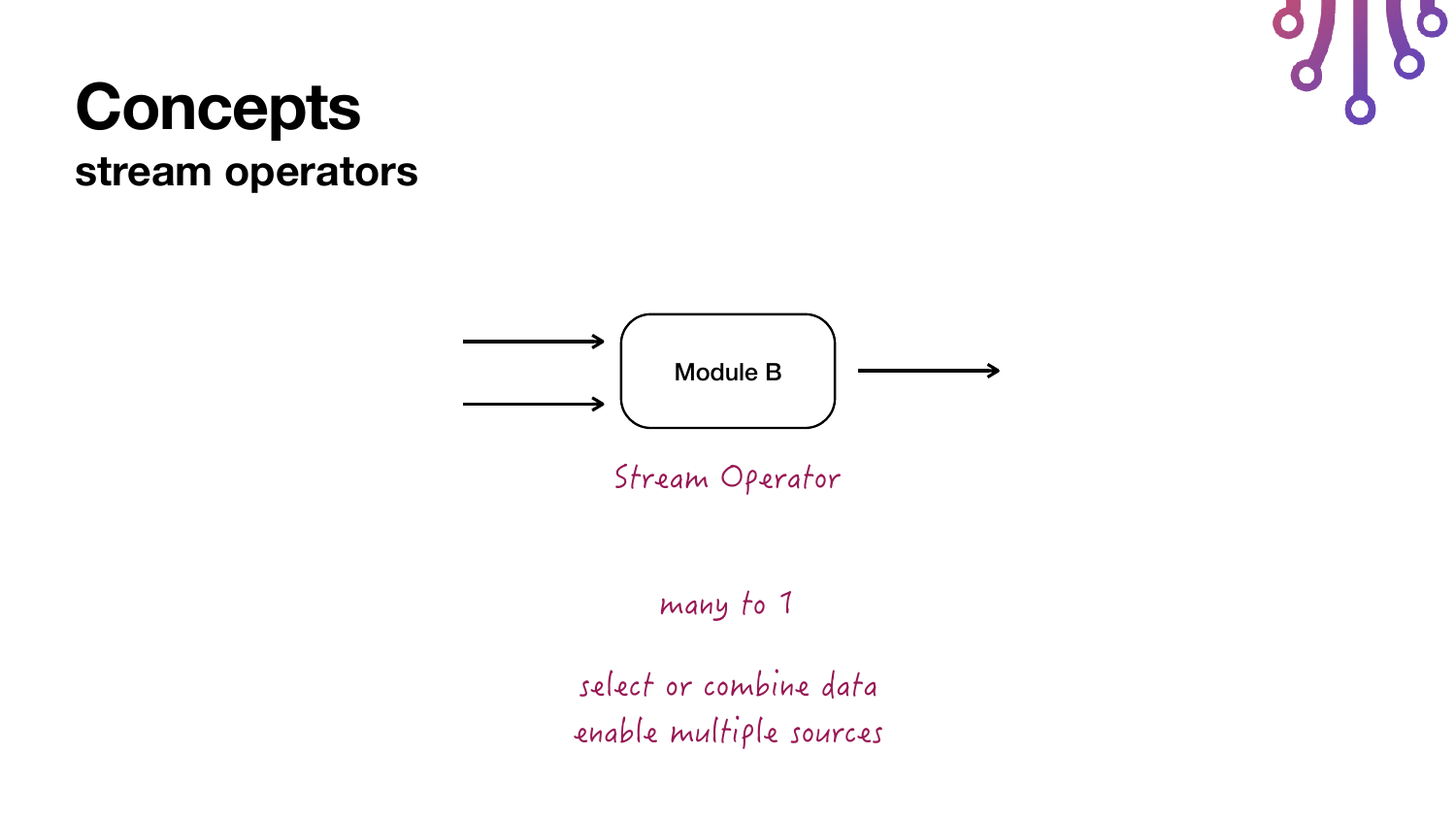



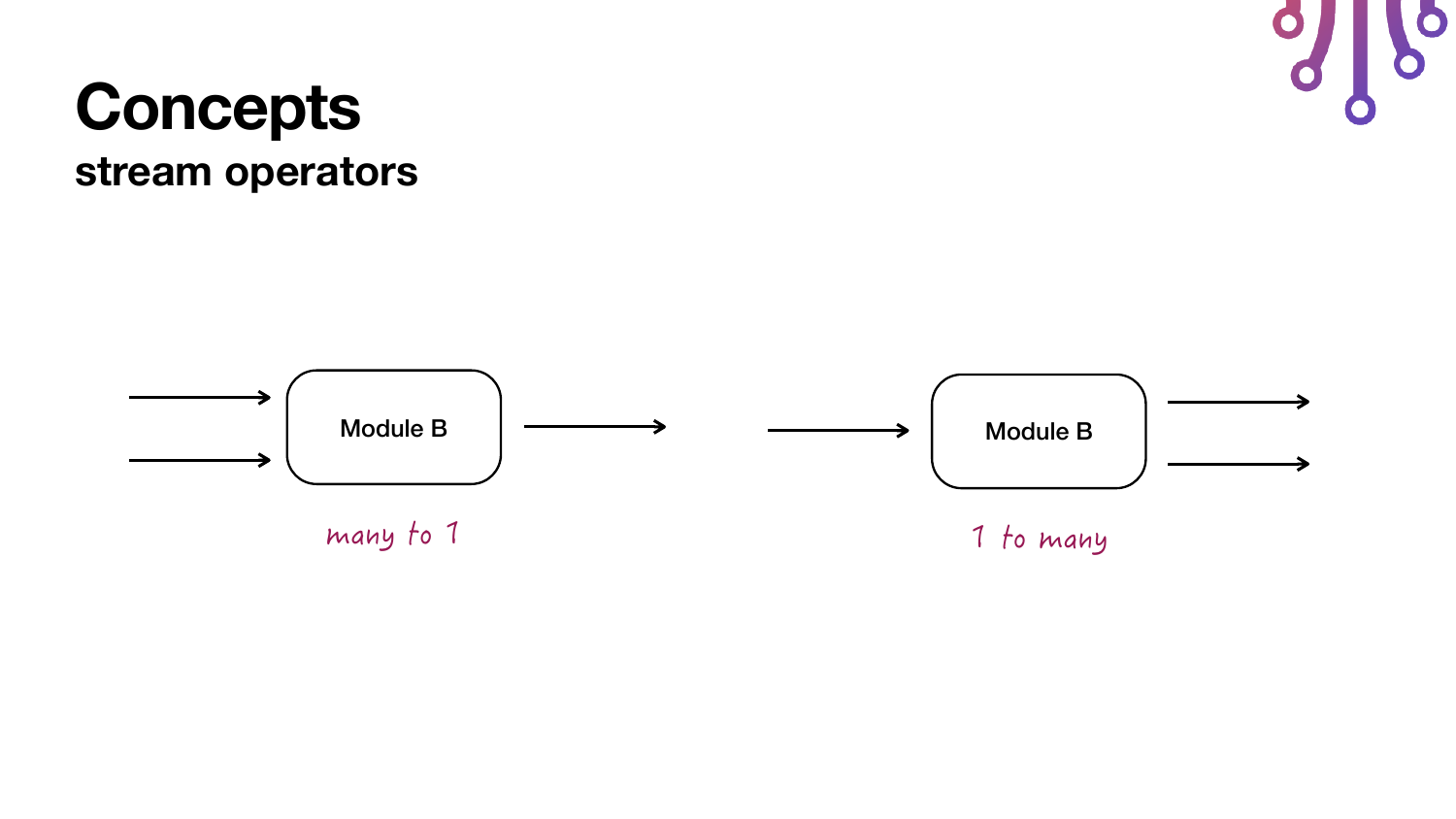Stream Operator



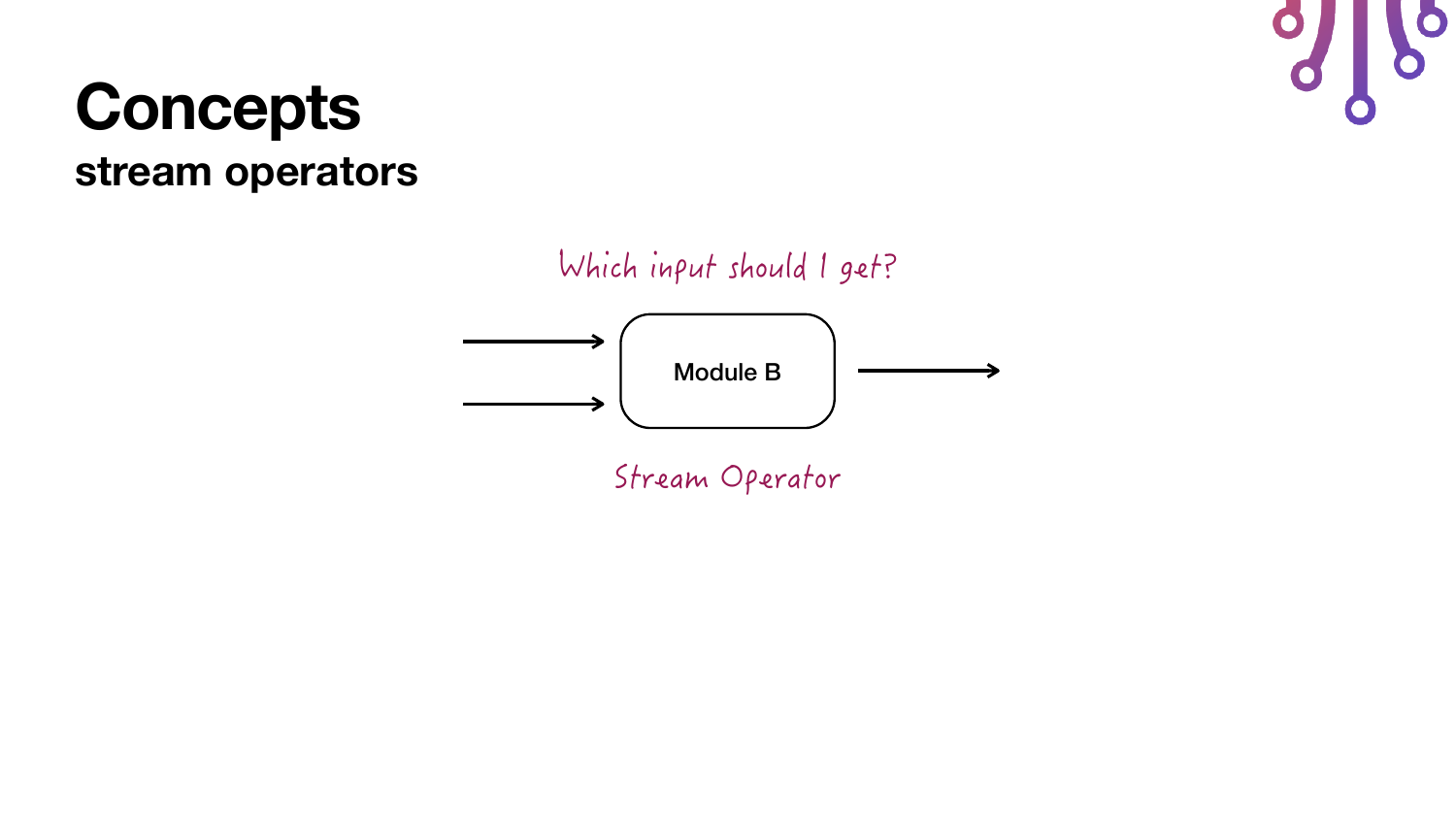

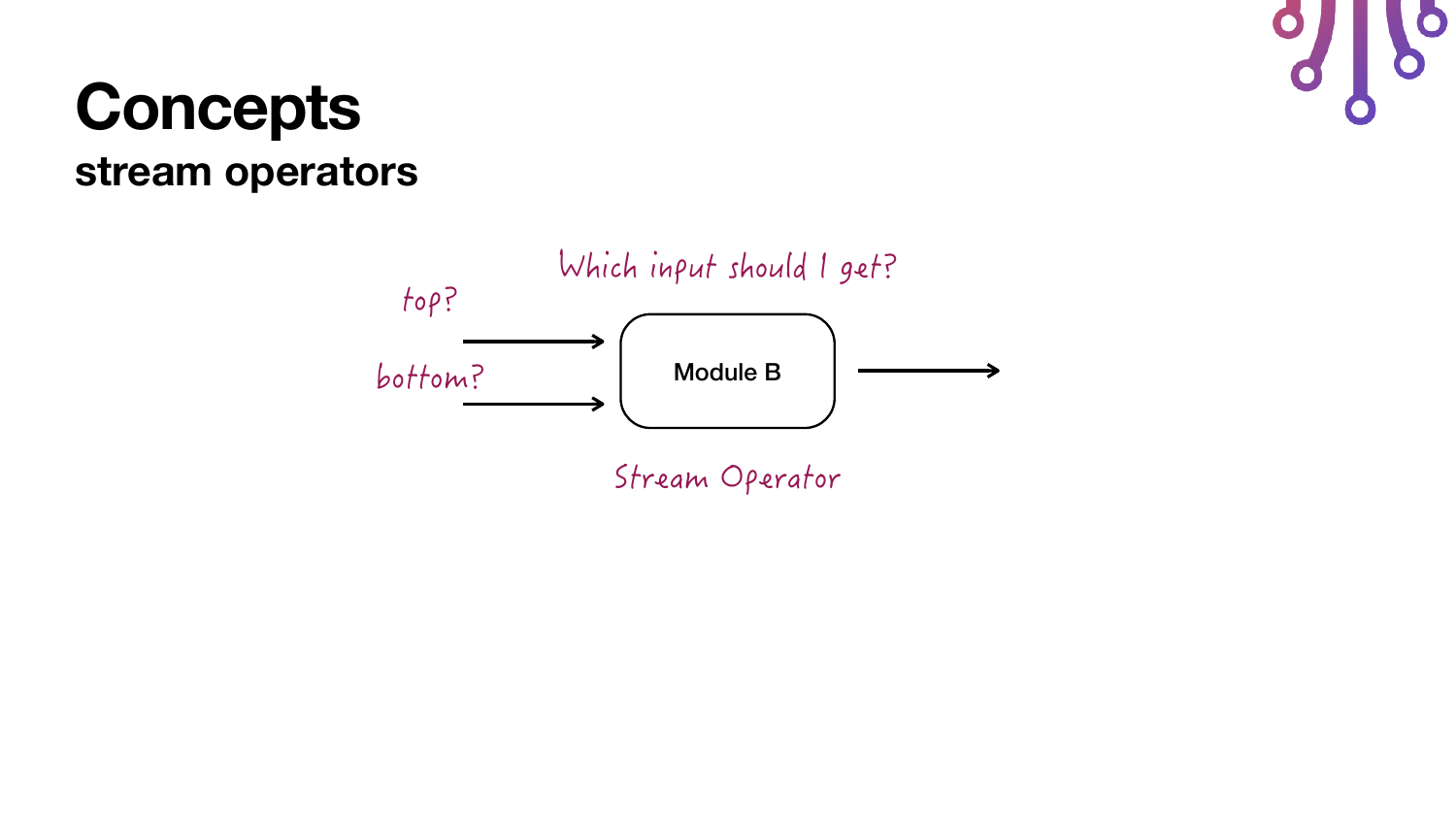

or both?

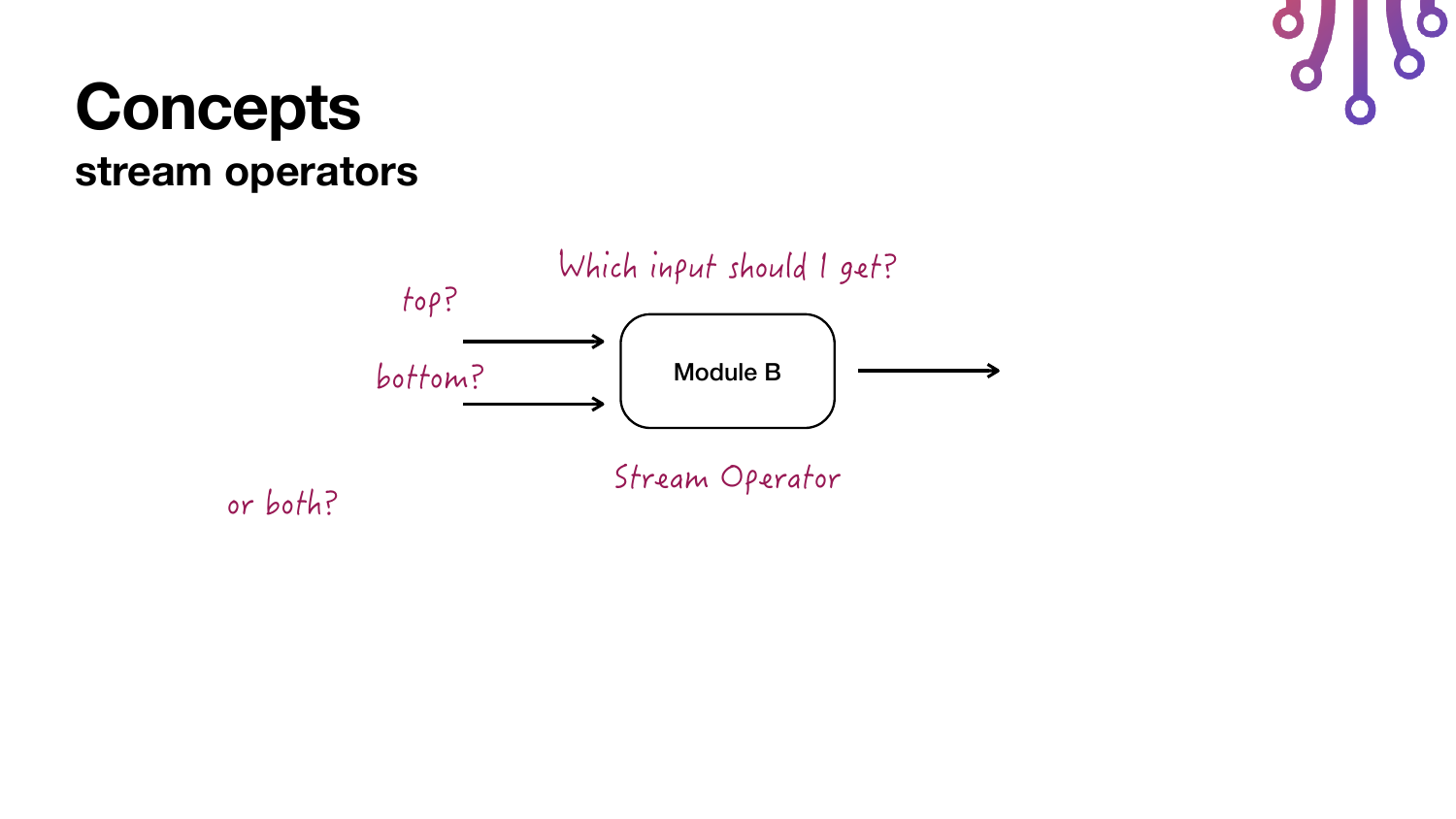Stream Operator



Both? Should I wait for both? When can I stop waiting?



or both?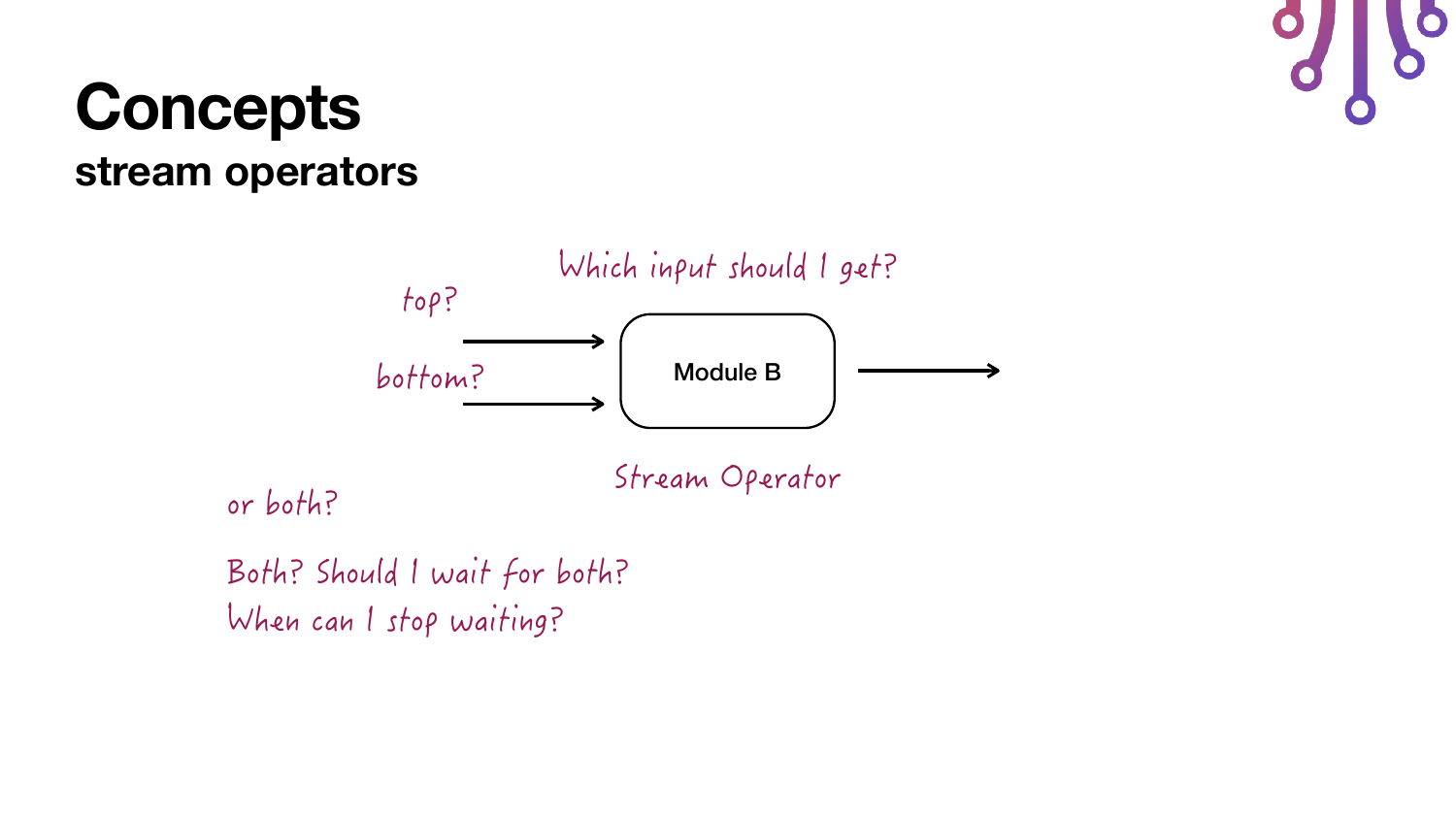• For instance **withlatestfrom:**



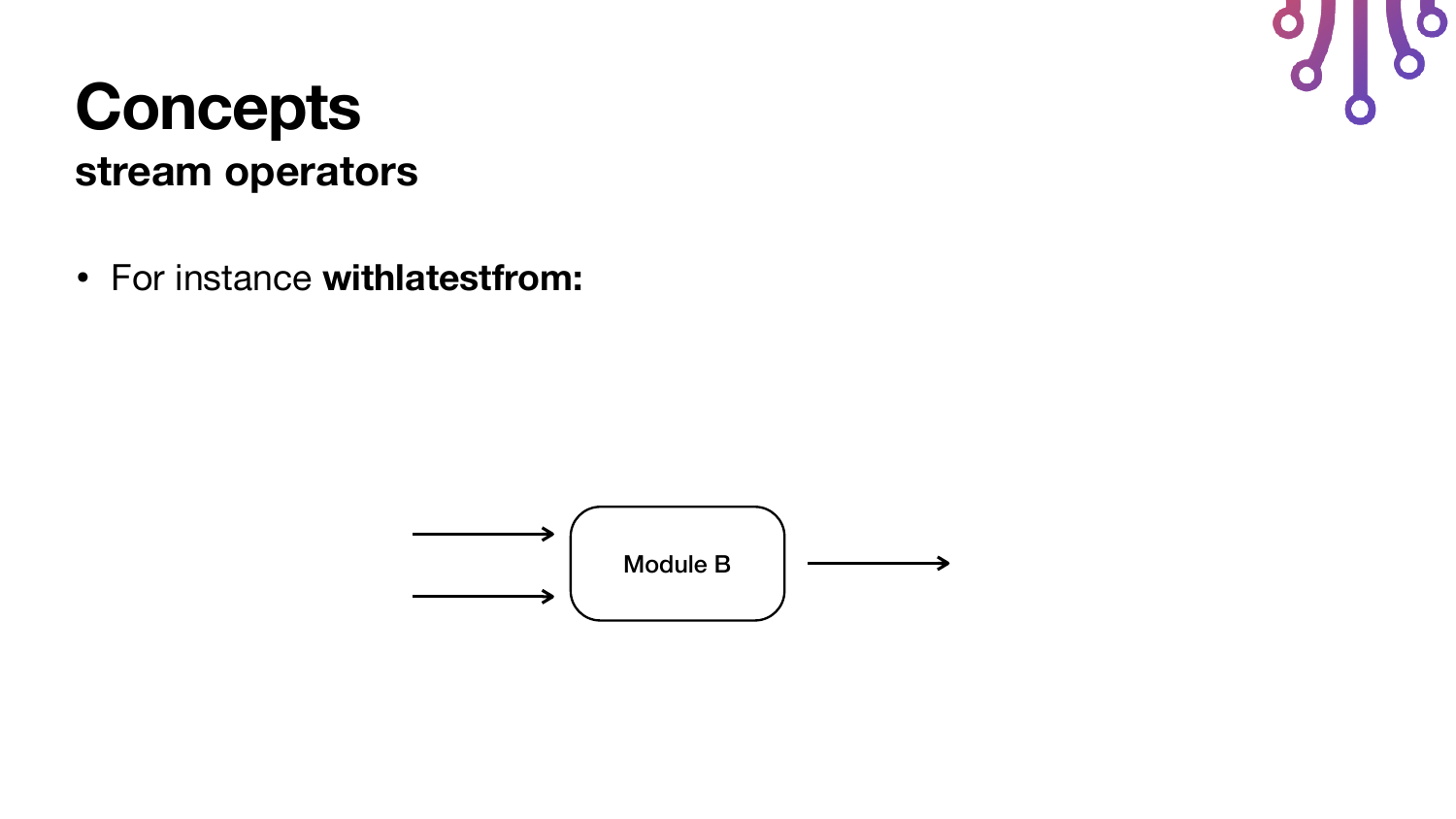- For instance **withlatestfrom:** 
	- Wait for both events to arrive  $\epsilon_1$  and  $\epsilon_2$



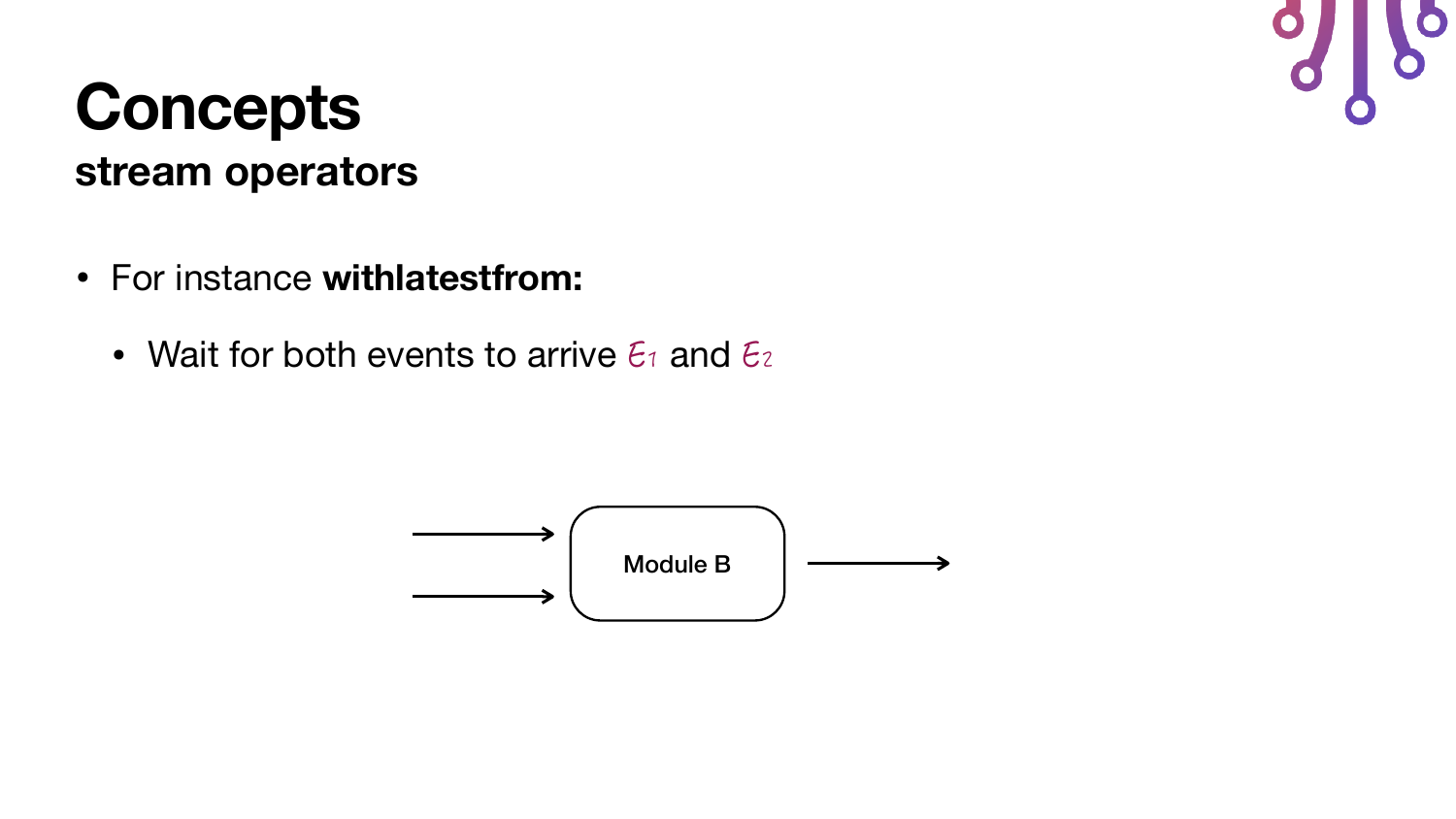- For instance **withlatestfrom:** 
	- Wait for both events to arrive  $\epsilon_1$  and  $\epsilon_2$



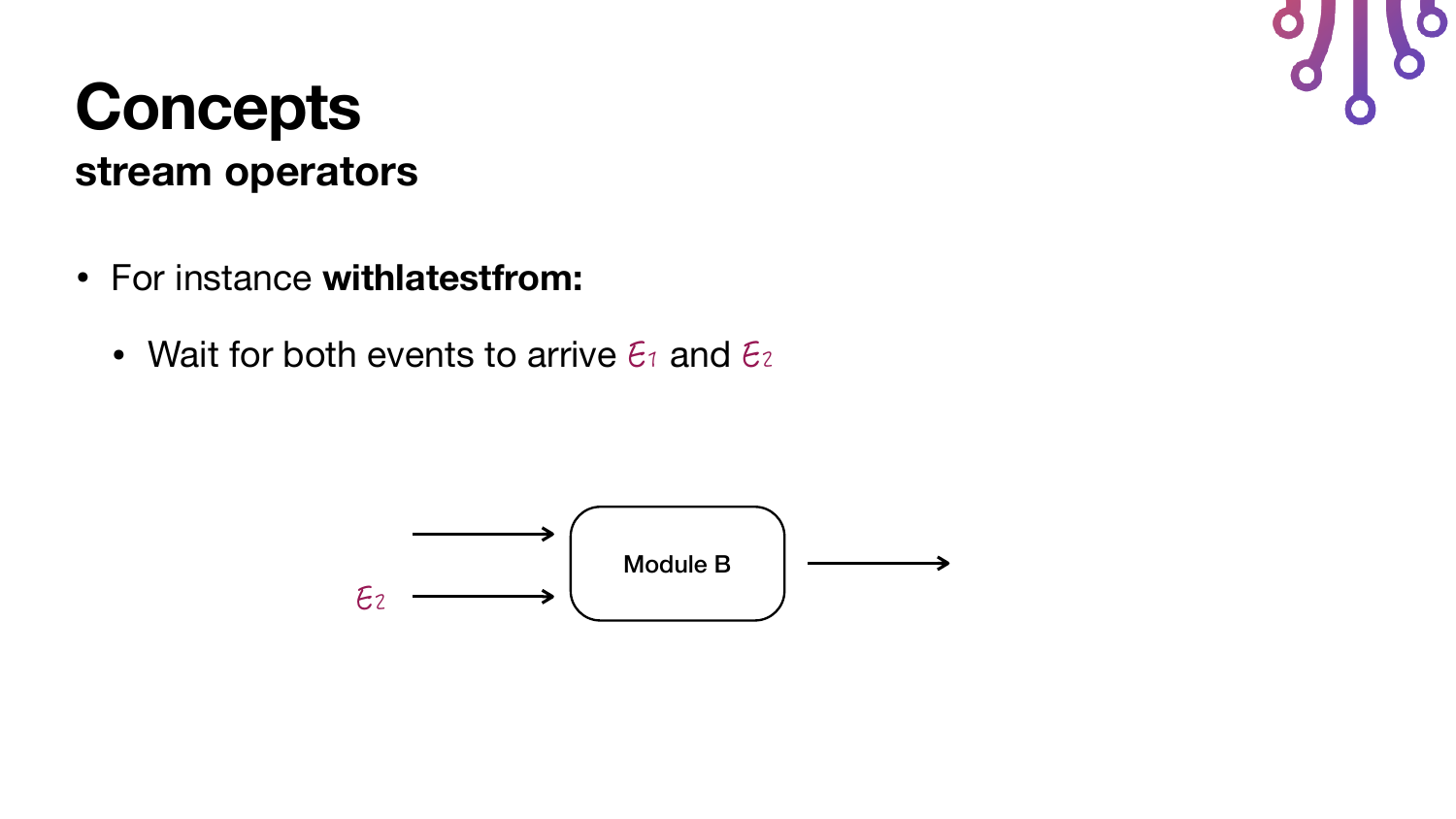- For instance **withlatestfrom:** 
	- Wait for both events to arrive  $\epsilon_1$  and  $\epsilon_2$



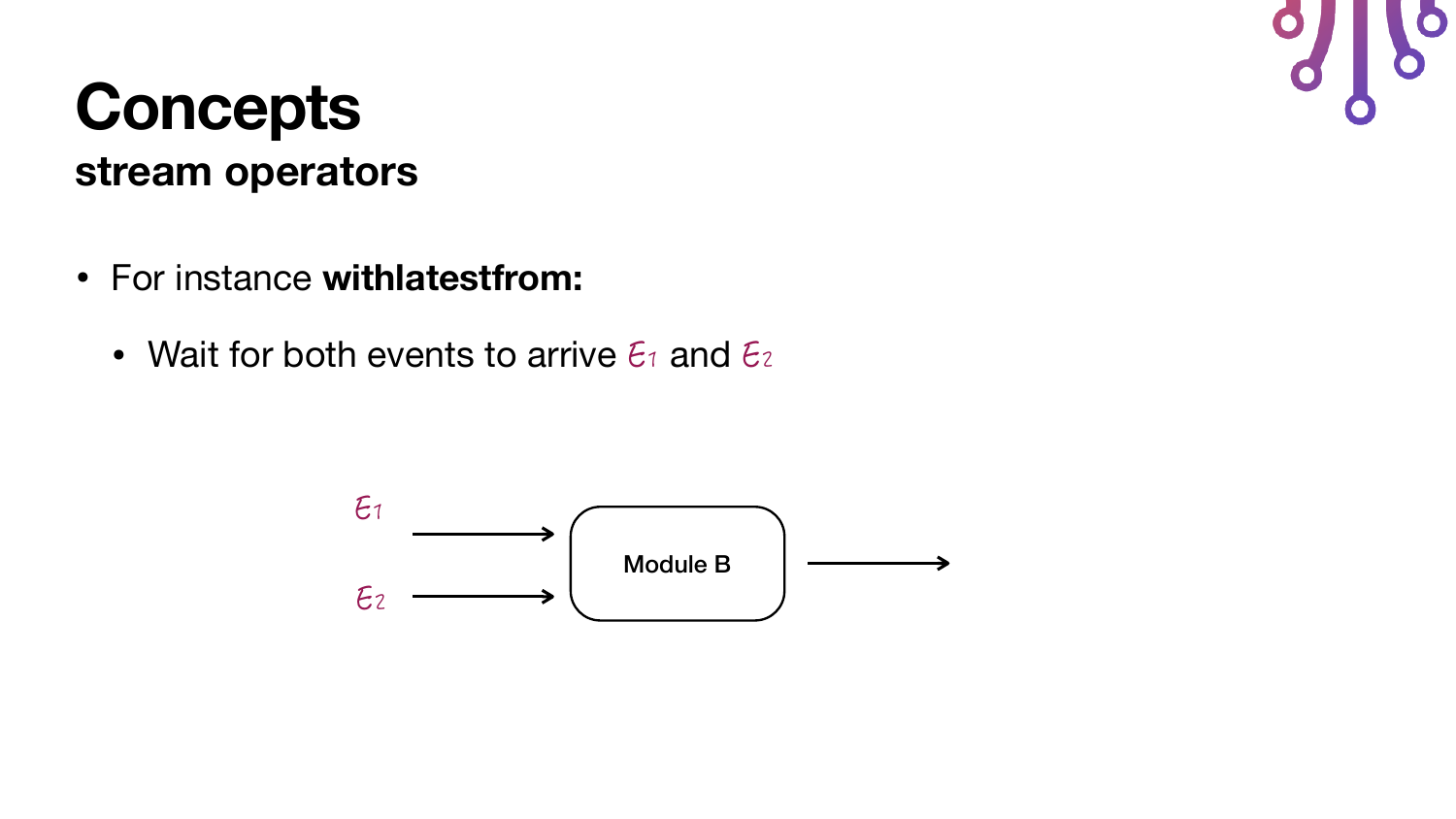- For instance **withlatestfrom:** 
	- Wait for both events to arrive  $\epsilon_1$  and  $\epsilon_2$



![](_page_47_Picture_4.jpeg)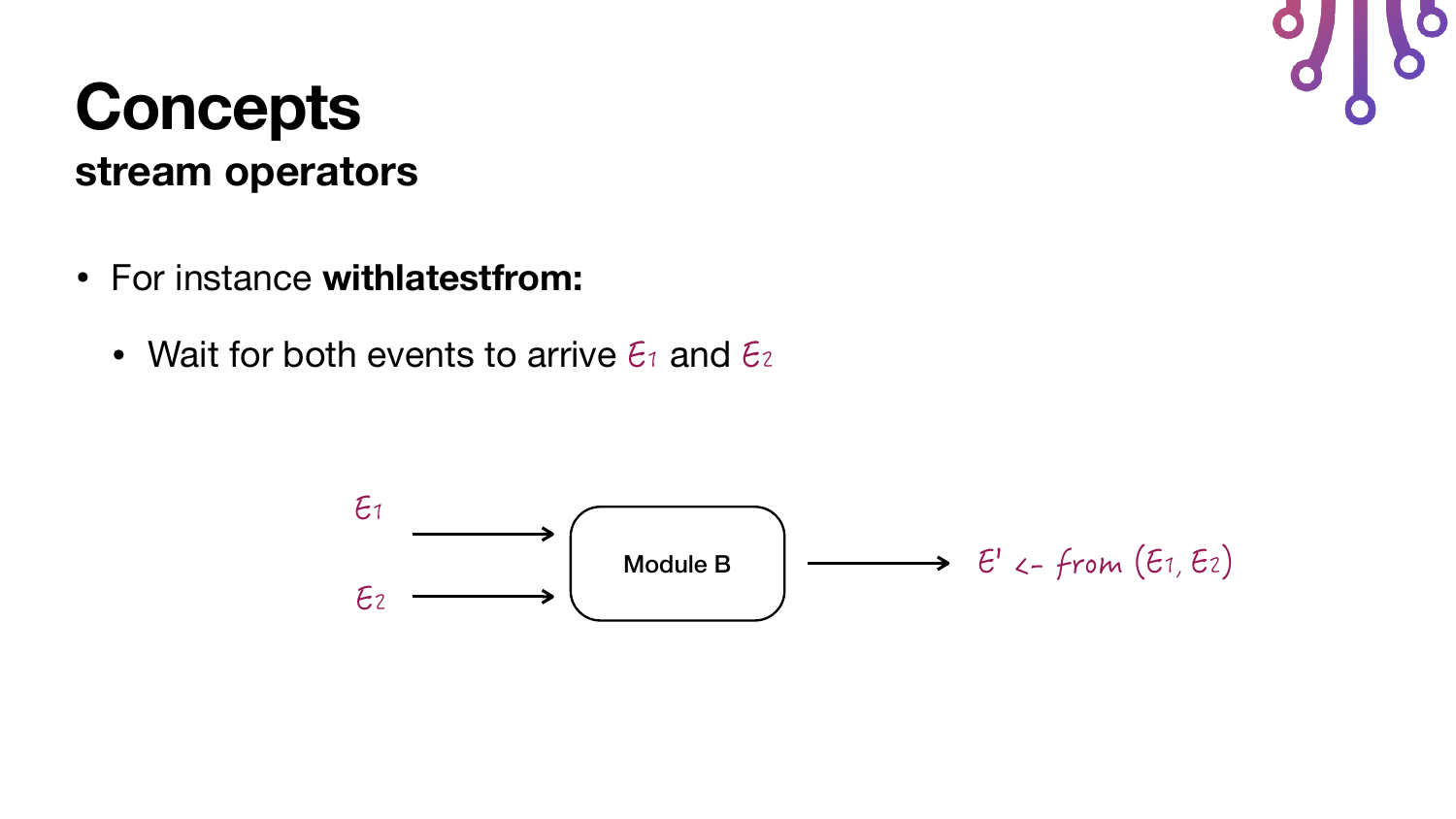- For instance **withlatestfrom:** 
	- Wait for both events to arrive  $\epsilon_1$  and  $\epsilon_2$
	- If a new event  $\epsilon_3$  arrives before  $\epsilon_1$ , replace with latest

![](_page_48_Figure_4.jpeg)

![](_page_48_Picture_5.jpeg)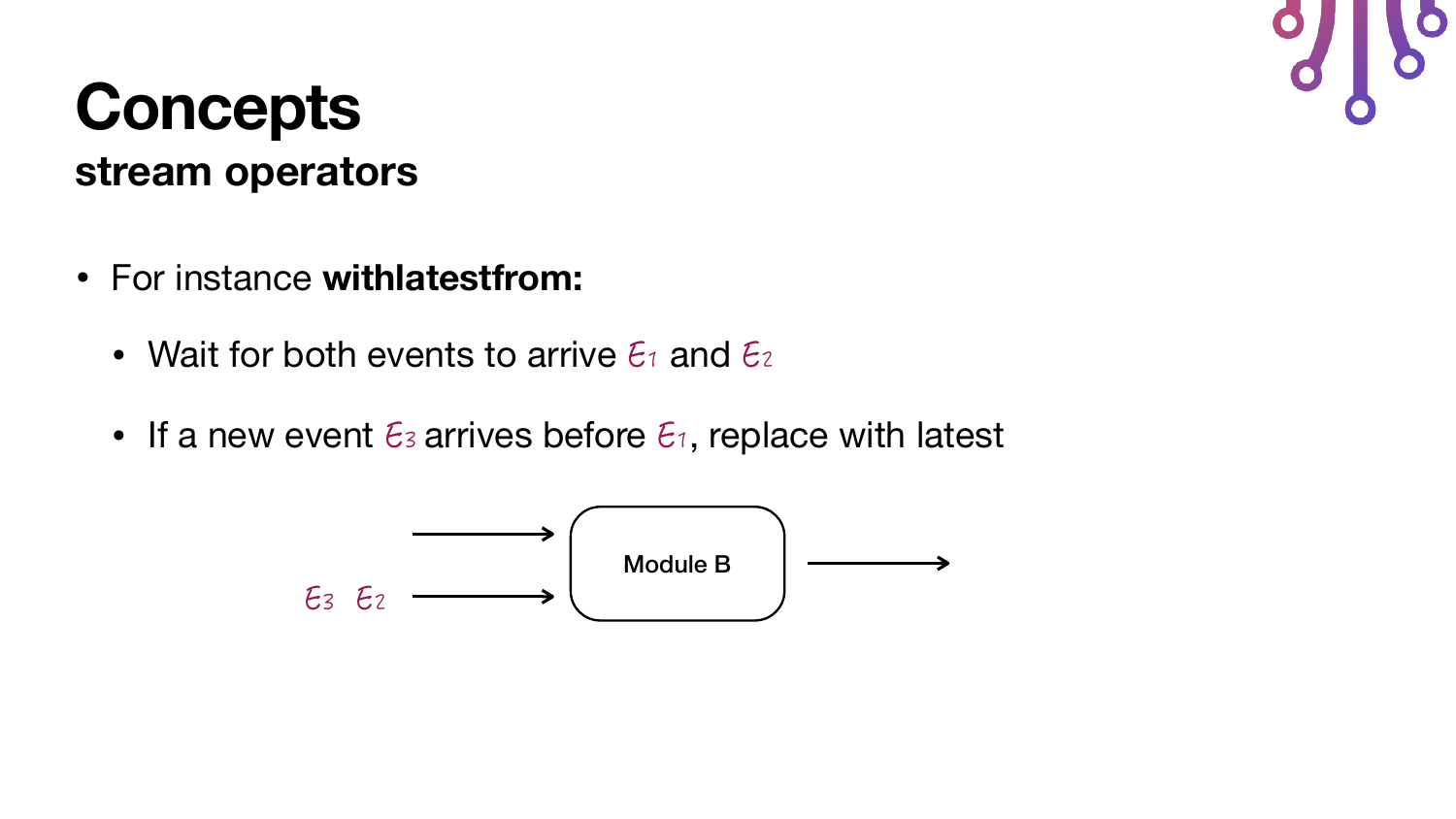- For instance **withlatestfrom:** 
	- Wait for both events to arrive  $\epsilon_1$  and  $\epsilon_2$
	- If a new event  $\epsilon_3$  arrives before  $\epsilon_1$ , i.e.  $\epsilon_2$  is lost

![](_page_49_Figure_4.jpeg)

![](_page_49_Picture_5.jpeg)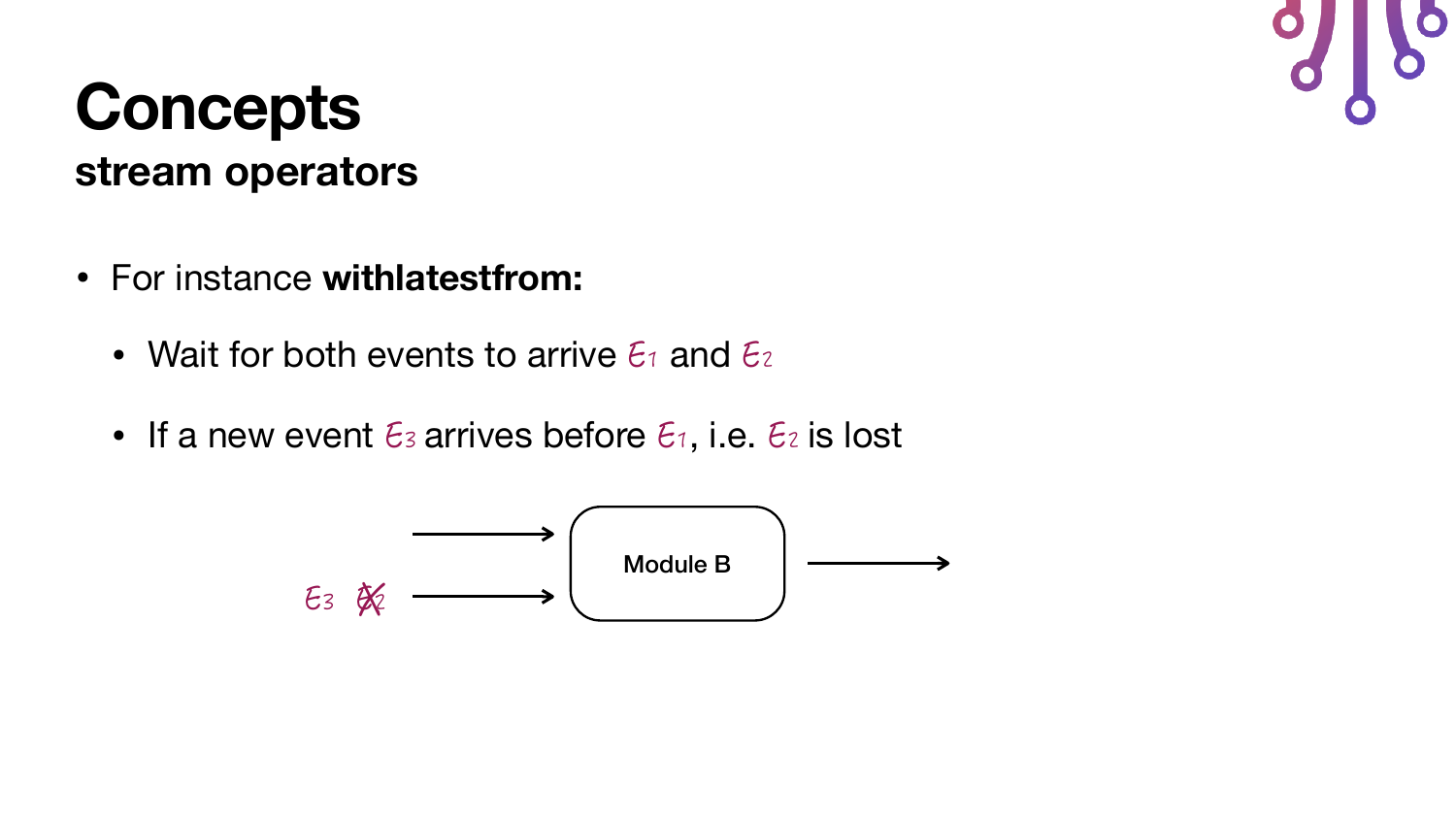- For instance **withlatestfrom:** 
	- Wait for both events to arrive  $\epsilon_1$  and  $\epsilon_2$
	- If a new event  $\epsilon_3$  arrives before  $\epsilon_1$ , i.e.  $\epsilon_2$  is lost

![](_page_50_Figure_4.jpeg)

![](_page_50_Picture_5.jpeg)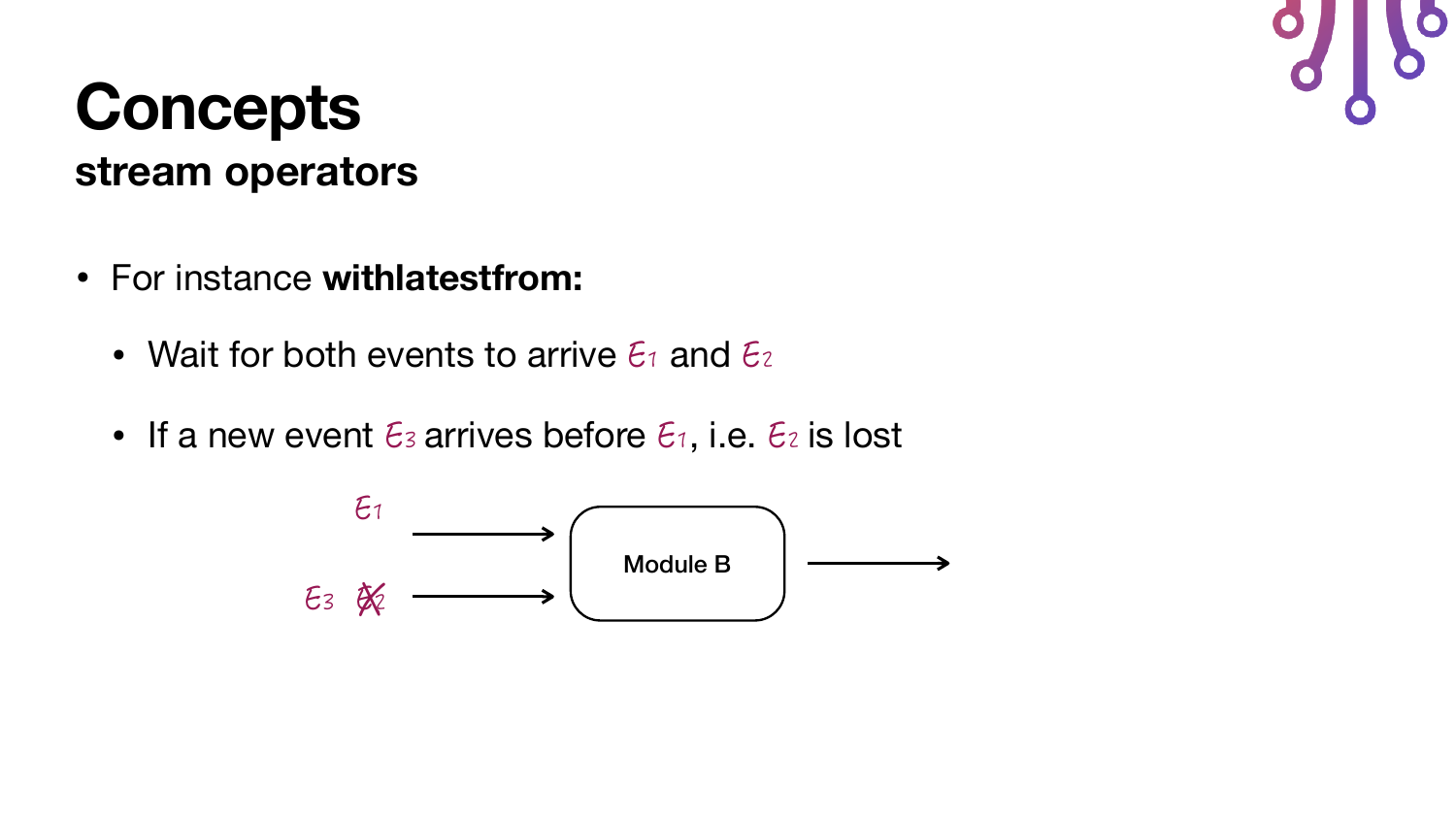- For instance **withlatestfrom:** 
	- Wait for both events to arrive  $\epsilon_1$  and  $\epsilon_2$
	- If a new event  $\epsilon_3$  arrives before  $\epsilon_1$ , i.e.  $\epsilon_2$  is lost

![](_page_51_Figure_4.jpeg)

![](_page_51_Figure_5.jpeg)

![](_page_51_Figure_6.jpeg)